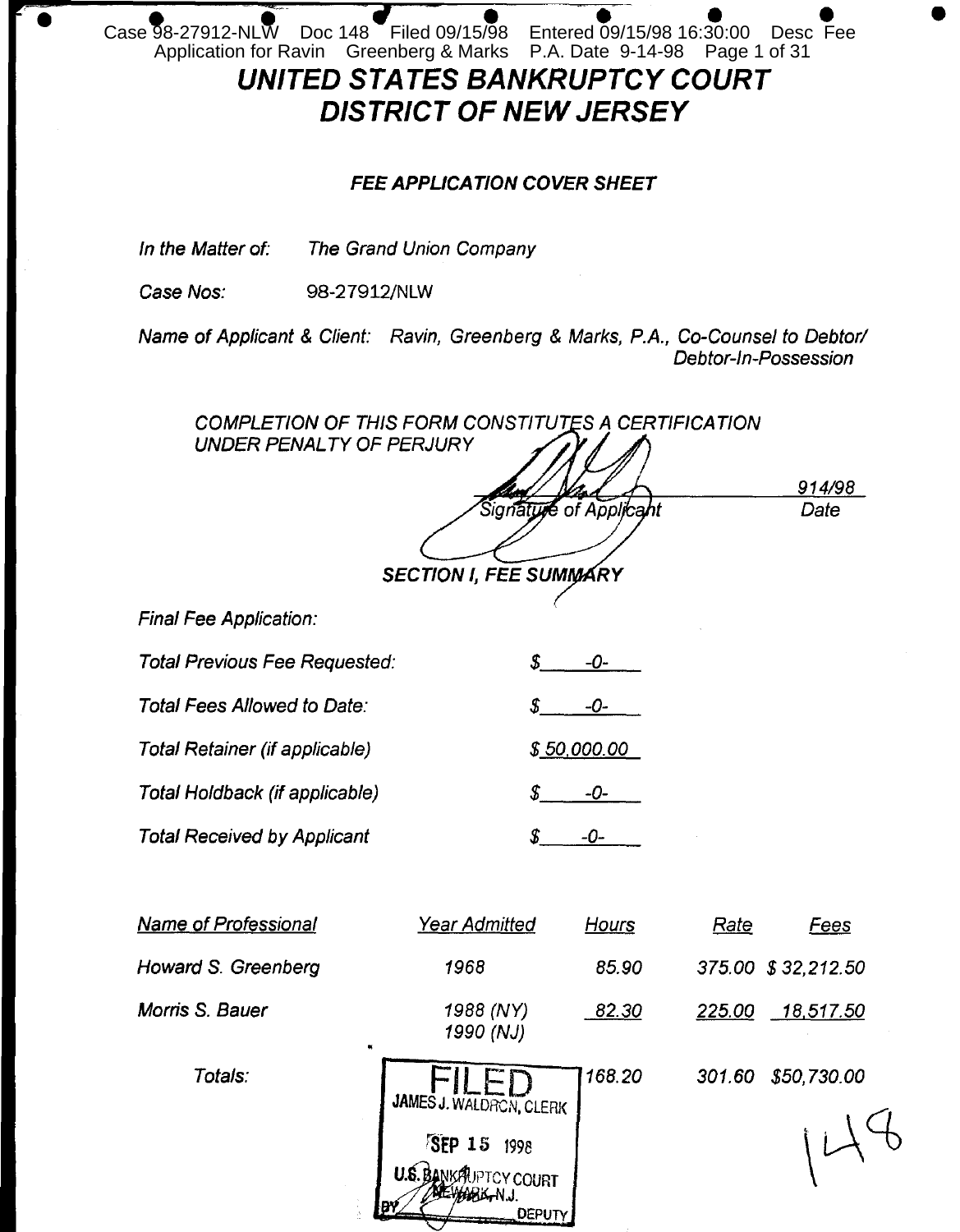**Total Request This Application:** 

| Fee:           | \$50,730.00 |
|----------------|-------------|
| Disbursements: | 1,689.71    |
| TOTAL:         | \$52,419.71 |

# SECTION II, ANALYSIS OF FEE BY COST CENTERS (Where Applicable)

| <b>Summary of Services:</b>                                      | <u>Hours</u>  | <u>Fee</u>       |
|------------------------------------------------------------------|---------------|------------------|
| (a) Telephone Calls                                              | 49.30         | \$13,837.50      |
| (b) Correspondence drafted                                       | 2.80          | 690.00           |
| (c) Correspondence reviewed                                      | 11.20         | 3,480.00         |
| (d) Legal Research                                               | 0.00          | 0.00             |
| (e) Court Appearances                                            | 7.40          | 2,175.00         |
| (f) Preparation of pleadings and briefs                          | 1.60          | 495.00           |
| (g) Review of Pleadings Prepared by Other Parties                | 36.50         | 11,527.50        |
| (h) Internal office meetings:                                    |               |                  |
| (1) solely w/ applicant's staff:<br>(2) third party conferences: | 10.80<br>0.00 | 3,240.00<br>0.00 |
| (i) Out of office meetings                                       | 25.80         | 7,965.00         |
| (j) Review of file                                               | 9.90          | 3,045.00         |
| (k) Travel time                                                  | 13.00         | 3,975.00         |
| (I) Fee application preparation                                  | <u>0.80</u>   | <u>300.00</u>    |
| <b>SERVICES TOTAL:</b>                                           | 168.20        | \$50,730.00      |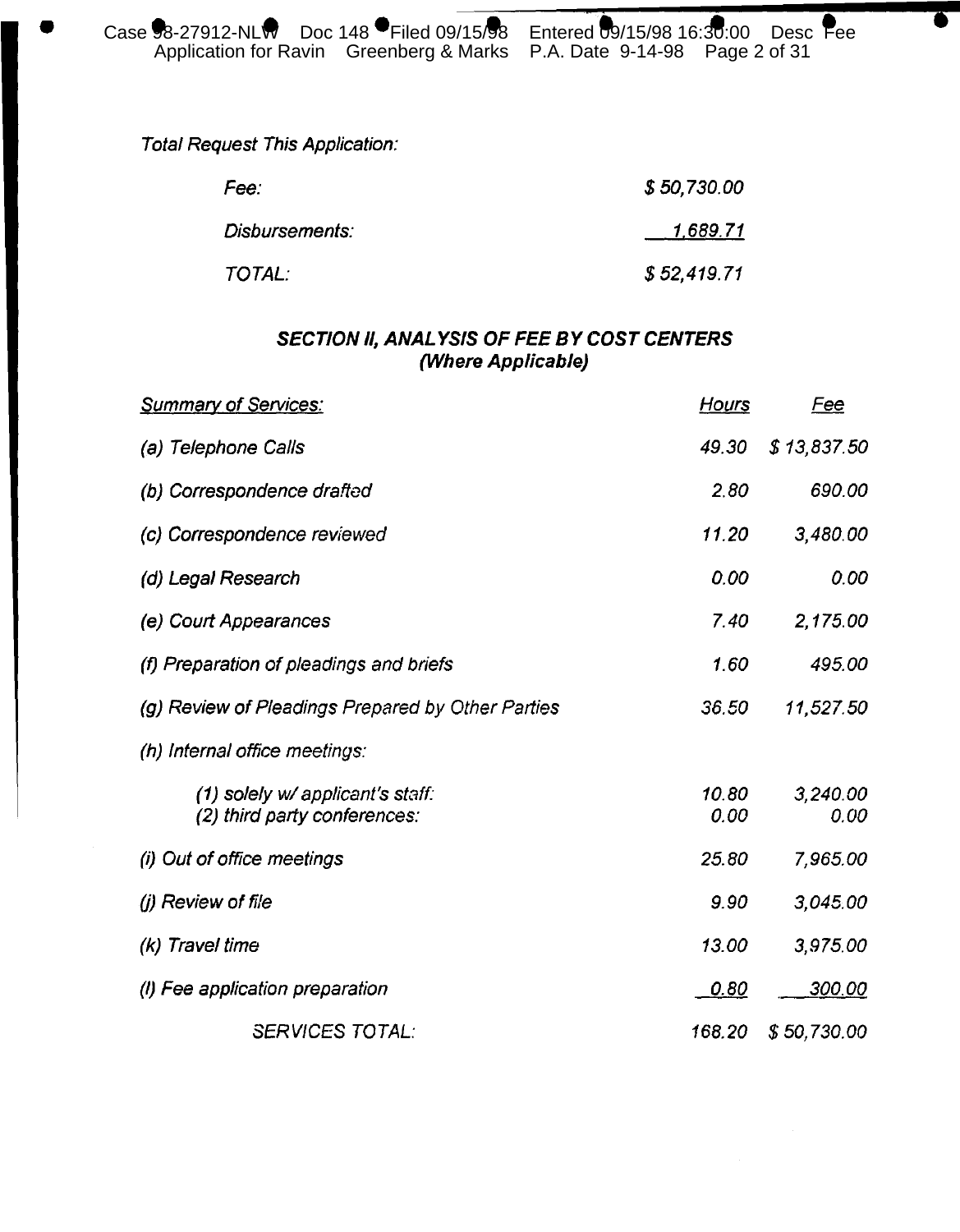Case 98-27912-NLW Doc 148 Filed 09/15/98 Entered 09/15/98 16:30:00 Desc Fee Application for Ravin Greenberg & Marks P.A. Date 9-14-98 Page 3 of 31 Disbursements:

See Exhibit "C" of the annexed Application. (a) Telephone

- (b) Messenger service
- (c) Photocopying No. of pages \_\_\_\_\_ Rate per page \_\_\_(Max. .20/pg.)
- (d) Travel (attach details U.S. Govt. Rate)
- (e) Postage
- (f) Other (explain)

**DISBURSEMENTS TOTAL**  $$1,689.71$ 

# **SECTION III, CASE HISTORY**

(1) Date case filed: June 24, 1998

(2) Chapter under which case commenced: Chapter 11

(3) Date of retention: June 24, 1998 (Annex copy of order(s)) See Exhibit "A" to annexed Application. If limit on numbers of hours or other limitations to retention, set forth:

(4) Summarize in brief the benefits to the estate and attach supplements as needed:

As per paragraph 3 of the annexed Application.

(5) Anticipated distribution to creditors:

| Paid in full |
|--------------|
| Paid in full |
| Paid in full |
| Paid in full |
|              |

(6) Final disposition of case and percentage of dividend paid to creditors (if applicable):

The Debtor's Plan of Reorganization was confirmed pursuant to an Order entered by Your Honor on August 5, 1998. The Plan was consummated on August 17, 1998. All allowed general unsecured claims are to be paid in full in the ordinary course of business.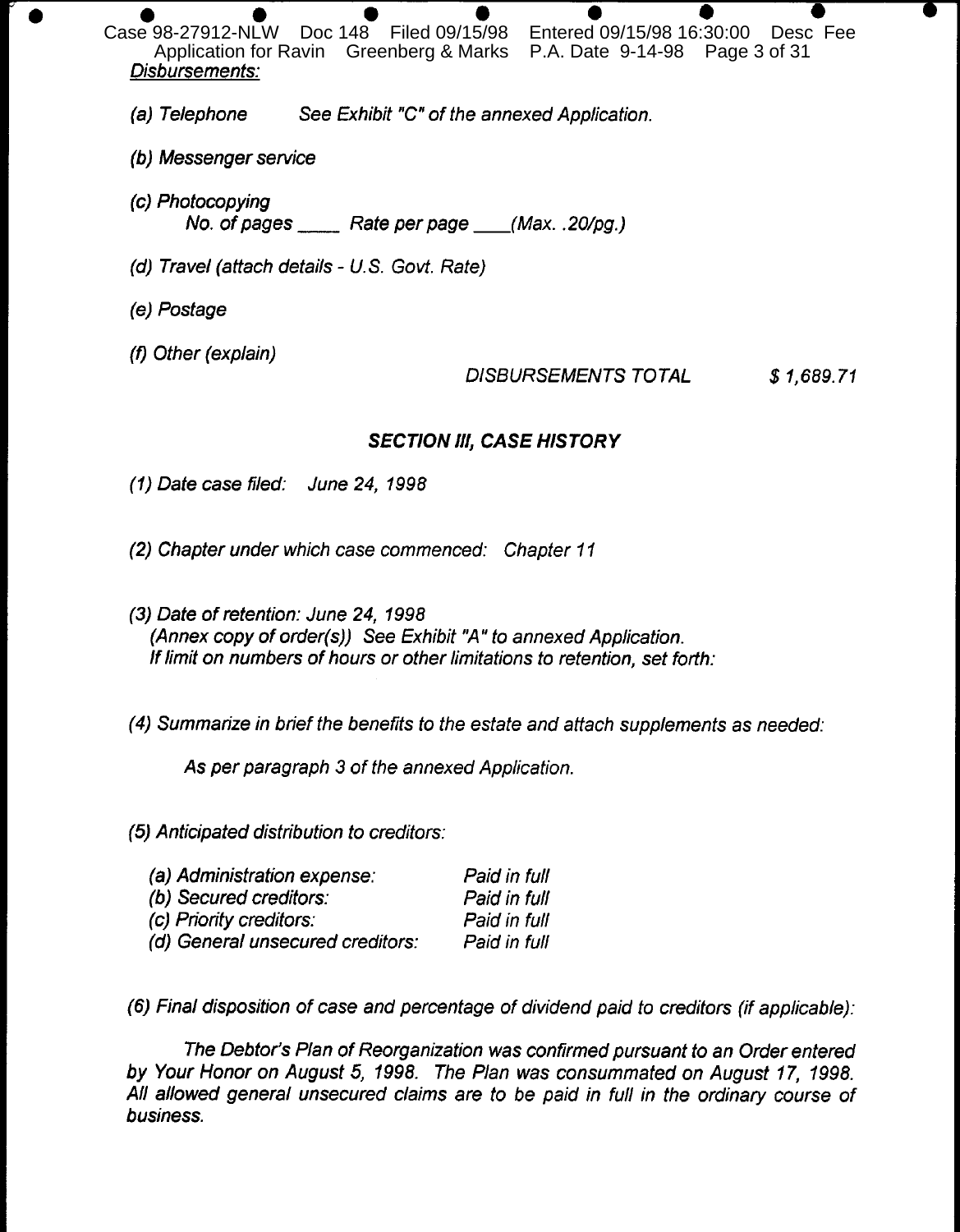| Case 98-27912-NLW Doc 148 Filed 09/15/98 Entered 09/15/98 16:30:00 Desc Fee<br>Application for Ravin Greenberg & Marks P.A. Date 9-14-98 Page 4 of 31                                                      |                                                                                                                      |
|------------------------------------------------------------------------------------------------------------------------------------------------------------------------------------------------------------|----------------------------------------------------------------------------------------------------------------------|
| <b>HOWARD S. GREENBERG</b><br>RAVIN, GREENBERG & MARKS, P.A.<br>Co-Counsel for the Debtor/Debtor-In-Possession<br>101 Eisenhower Parkway<br>Roseland, New Jersey 07068<br>(973) 226-1500<br><b>HSG8559</b> |                                                                                                                      |
|                                                                                                                                                                                                            | UNITED STATES BANKRUPTCY COURT<br>FOR THE DISTRICT OF NEW JERSEY                                                     |
| In the Matter of:                                                                                                                                                                                          | $:$ Chapter 11                                                                                                       |
| THE GRAND UNION COMPANY,                                                                                                                                                                                   | : Case No. 98-27912/NLW                                                                                              |
| Debtor.                                                                                                                                                                                                    |                                                                                                                      |
| TO:<br>THE HONORABLE NOVALYN L. WINFIELD,                                                                                                                                                                  | APPLICATION OF RAVIN, GREENBERG & MARKS, P.A.<br>FOR FINAL ALLOWANCE TO CO-COUNSEL<br>TO DEBTOR/DEBTOR-IN-POSSESSION |
| UNITED STATES BANKRUPTCY JUDGE                                                                                                                                                                             | The Application of The Grand Union Company (hereinafter referred to as "Your                                         |
|                                                                                                                                                                                                            | Applicant" or "the Debtor-In-Possession"), Debtor/Debtor-In-Possession herein, by and through                        |
|                                                                                                                                                                                                            | its Co-Counsel, Ravin, Greenberg & Marks, P.A., respectfully shows unto the Court the                                |
| following:                                                                                                                                                                                                 |                                                                                                                      |
|                                                                                                                                                                                                            | On June 24, 1998, the Debtor filed a Voluntary Petition for Reorganization                                           |

 $\bullet$ 

pursuant to the provisions of Chapter 11 of the Federal Bankruptcy Code, and at that time was

continued in possession of their business and property as Debtor-In-Possession.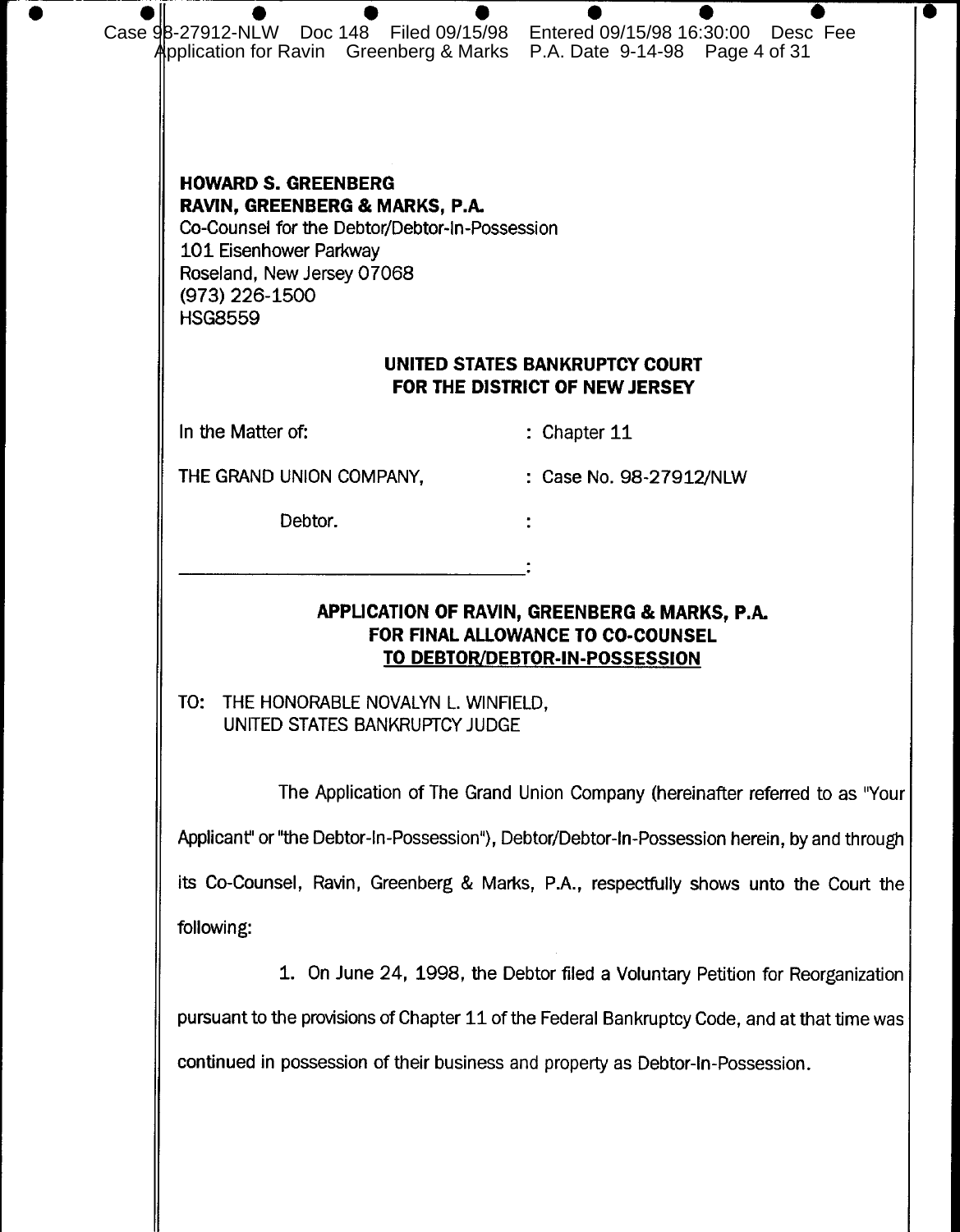2. Your Applicants further show that on June 24, 1998, an Order was entered in this proceeding authorizing the retention of Ravin, Greenberg & Marks, P.A. as Co-Counsel to said Debtor-In-Possession. A copy of said Order is annexed hereto as Exhibit "A."

3. Your Applicants further show that inasmuch as this was a "pre-packaged" Chapter 11, the large majority of the legal services were performed prior to the commencement and short duration of this Chapter 11 proceeding. Notwithstanding that fact, the following significant services were rendered, *inter alia*, during the Chapter 11:

(a) Appearance before Your Honor on June 24, 1998, the filing date, with respect to the entry of numerous first day orders required to facilitate ongoing DIP operations and pave the way for an expedited Plan confirmation.

(b) Appearance before Your Honor on July 9, 1998, with respect to approval of the new Debtor-In-Possession financing.

(c) Attendance at the July 20, 1998 Section 341 hearing conducted at the Office of the United States Trustee in Newark, New Jersey.

(d) Attendance at the August 5, 1998 hearing on confirmation of the Debtor's pre-packaged Plan of Reorganization.

(e) During the pendency of the within proceedings, almost daily telephone conversations or meetings with Glenn J. Smith, Esq., general counsel to the Debtor, and various other corporate officers and employees with respect to ongoing matters requiring attention.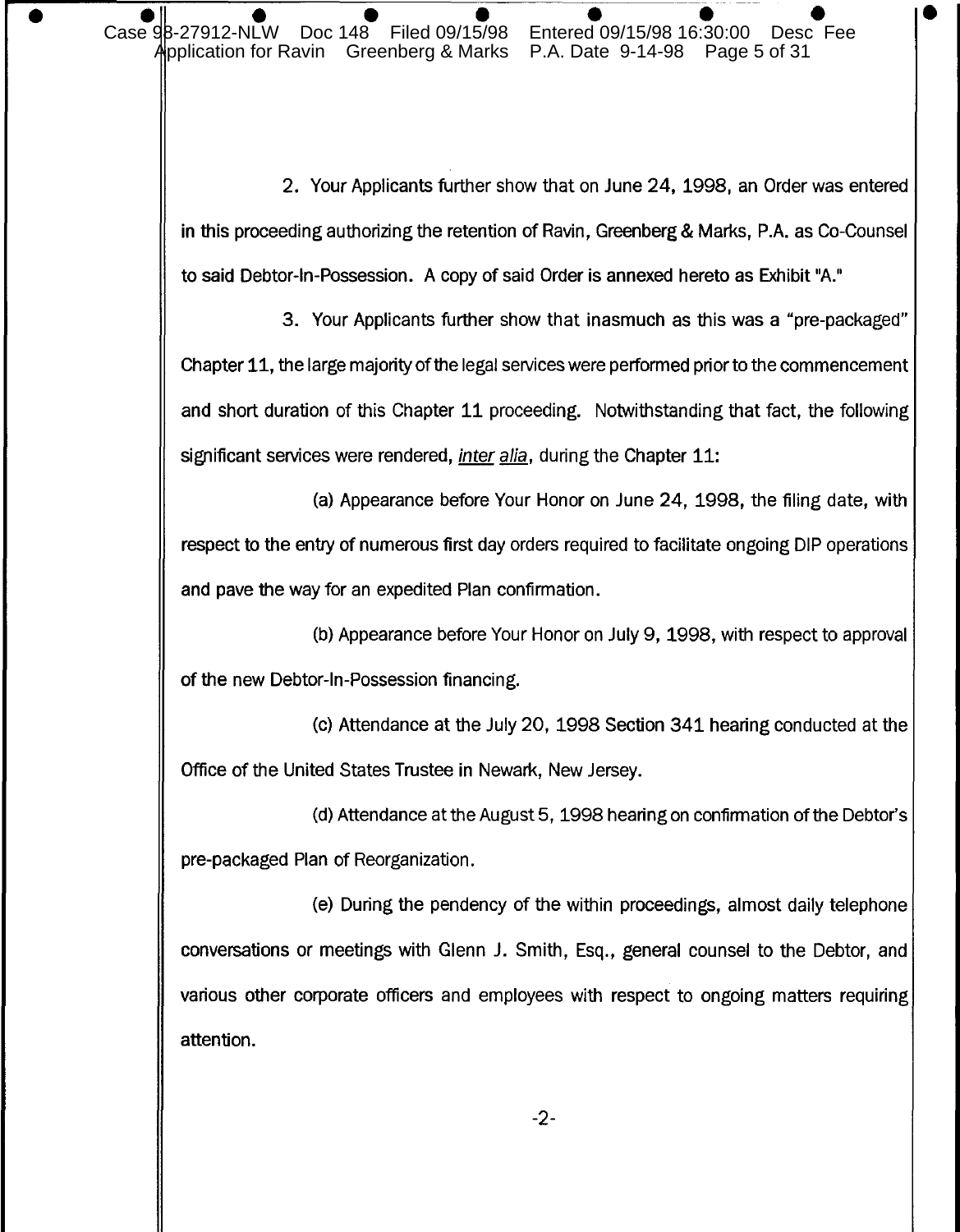Case 98-27912-NLW Doc 148 Filed 09/15/98 Entered 09/15/98 16:30:00 Desc Fee pplication for Ravin Greenberg & Marks P.A. Date 9-14-98 Page 6 of 31

(f) Numerous telephone conversations with representatives of Weil, Gotshal & Manges, your applicants co-counsel, in an effort to fully monitor all aspects of the case and coordinate efforts to insure plan confirmation within the time parameters originally established.

(g) Numerous telephone conversations with representatives of the Office of the United States Trustee, various creditors and their representatives with respect to the commencement of the Chapter 11 proceedings, the timetable of Plan confirmation, the treatment of various creditor interests, and the impact of the Plan on numerous pending personal injury lawsuits.

(h) Exchange of correspondence with respect to the increase of various parties as to case status and Plan confirmation/consummation.

4. Your Applicants further show that annexed hereto as Exhibit "B" is their inhouse computer printout itemizing all services performed by members and associates of Your Applicants' firm for the period of June 22, 1998 through August 5, 1998. As shown on said Exhibit, your Applicants devoted in excess of 168 hours to this matter during the aforesaid period of time, having a value of \$50,730.00 at this firm's normal billing rates. The names of the attorneys involved in this matter, the time spent by each of them and their normal billing rates in matters of this type are as follows:

| <b>ATTORNEYS</b>    | <b>HOURLY RATE</b> | <b>HOURS SPENT</b> | <b>AMOUNT</b> |
|---------------------|--------------------|--------------------|---------------|
| Howard S. Greenberg | 375.00             | 85.90              | \$32,212.50   |
| Morris S. Bauer     | 225.00             | 82.30              | 18,517.50     |
| TOTAL:              |                    | 168.20             | \$50,730.00   |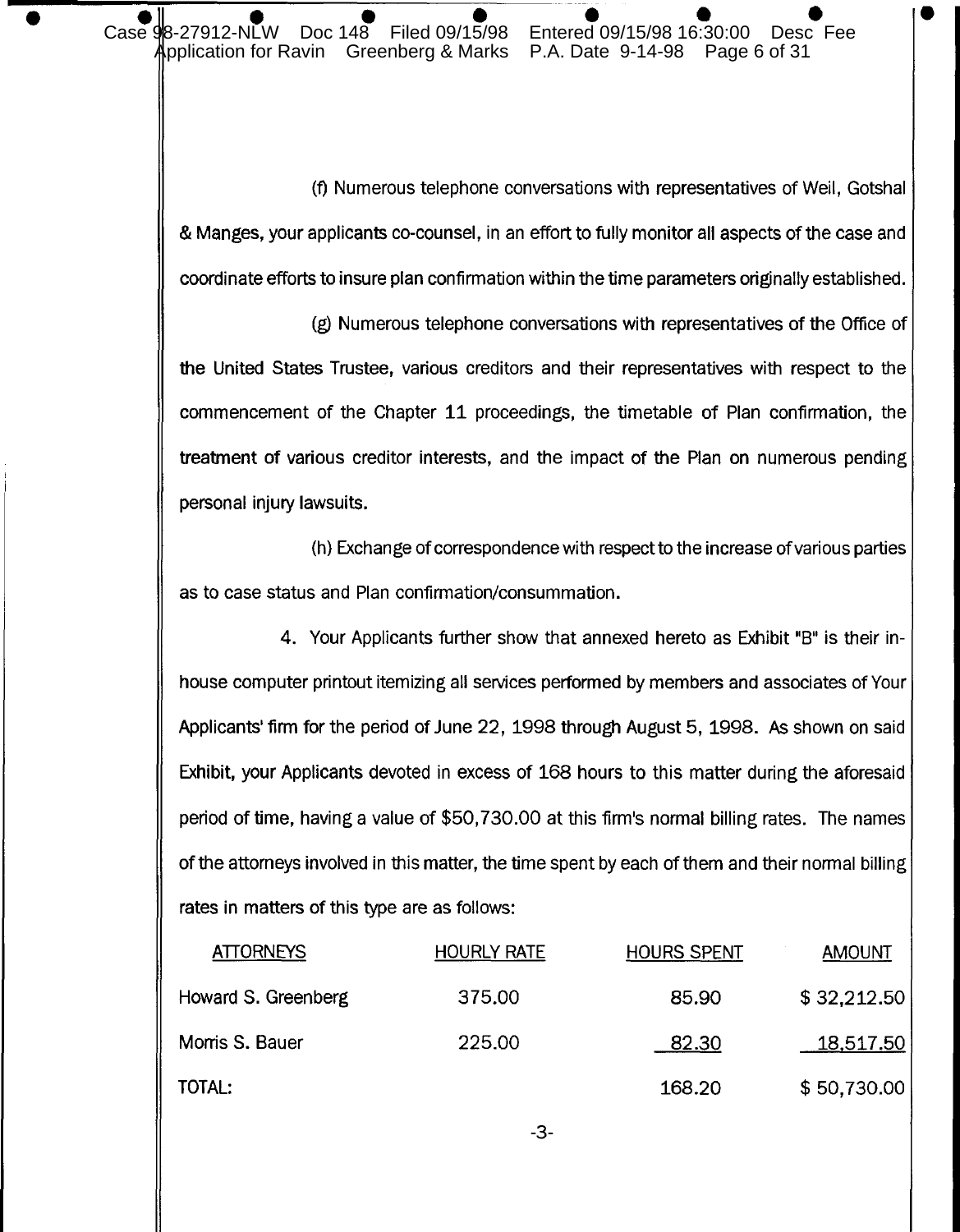5. Your Applicants further show that as reflected on Exhibit "C" annexed hereto, they have incurred out-of-pocket expenses in the additional sum of \$1,689.71 during the period of June 22, 1998 through August 5, 1998.

6. Your Applicants further show that they received a retainer from the Debtor in the amount of \$50,000.00, together with \$830.00 on account of out-of-pocket disbursements, in conjunction with the filing of the within Chapter 11 Proceedings.

7. Your Applicants further show that during the pendency of the within Chapter 11 Proceedings, they made no Application for Interim Allowances herein as Counsel to the Debtor-In-Possession.

WHEREFORE, your Applicants respectfully request that an Order be entered herein granting Ravin, Greenberg & Marks, P.A., as Co-counsel for the Debtor/Debtor-In-Possession, a Final Allowance in the amount of \$50,730.00, including the \$50,000.00 retainer received at the commencement of this matter, together with reimbursement of their additional out-of-pocket expenses in the sum of \$1,689.71, for services rendered between June 22, 1998 through August 5, 1998.

> RAVIN, GREENBERG & MARKS, P.A. Counsel to Grand Union Company. Debtor/Debtor-In-Possession

By: HOWARD S. GRZENBERG

DATED: September 14, 1998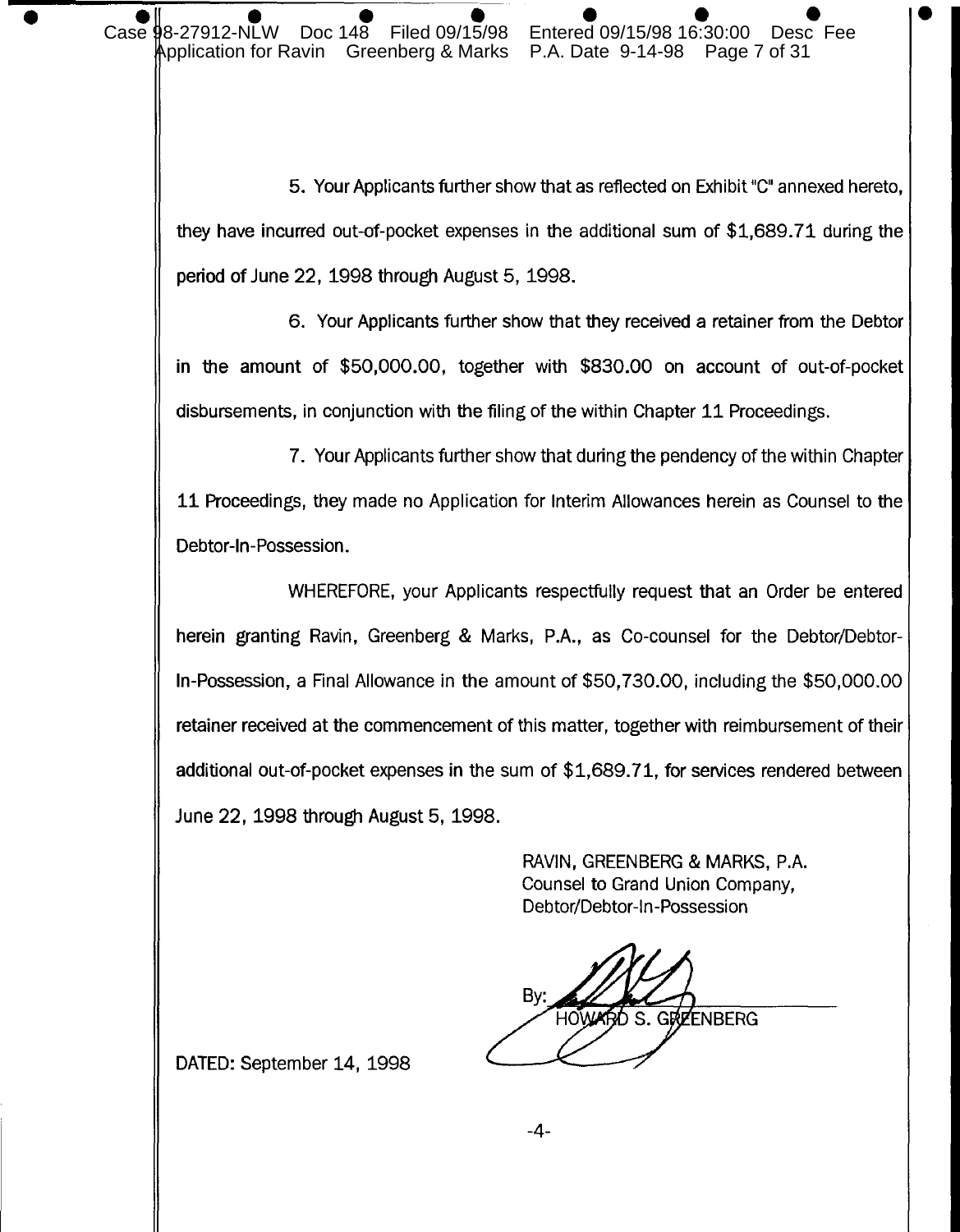Filed 09/15/98 Entered 09/15/98 16:30:00  $Case 9B-27912-NLW$ Doc 148 Application for Ravin Greenberg & Marks P.A. Date 9-14-98 Page 8 of 31

> STATE OF NEW JERSEY  $)$  SS: **COUNTY OF ESSEX**

**HOWARD S. GREENBERG**, of full age, being duly sworn upon his oath deposes and says:

1. I am a member of the firm of Ravin, Greenberg & Marks, P.A., Co-Counsel to the Debtor.

2. No agreement or understanding in any form or guise exists between deponent and any other person for a division of compensation for services rendered in or in connection with this proceeding, and that no such division of compensation prohibited by Section 504 of the Bankruptcy Code will be made by deponent, except with members of your deponent's firm.

3. I hereby state, in accordance with the aforementioned Section 504 of the Bankruptcy Code, that I have not entered into any agreement, express or implied, with any other party in interest including the Debtor herein, any creditor or the representatives of any of them, or with any attomey for such party in interest in the proceeding for the purpose of fixing the amount of any of the fees or other compensation to be allowed out of or paid from the assets of the estates to any party in interest in the within proceeding for services rendered in connection herewith.

Sworn to and subscribed before me this  $144$  day of September. 1998

**JUD'** 

A Notary Public of New Jersey

. GREEMBERG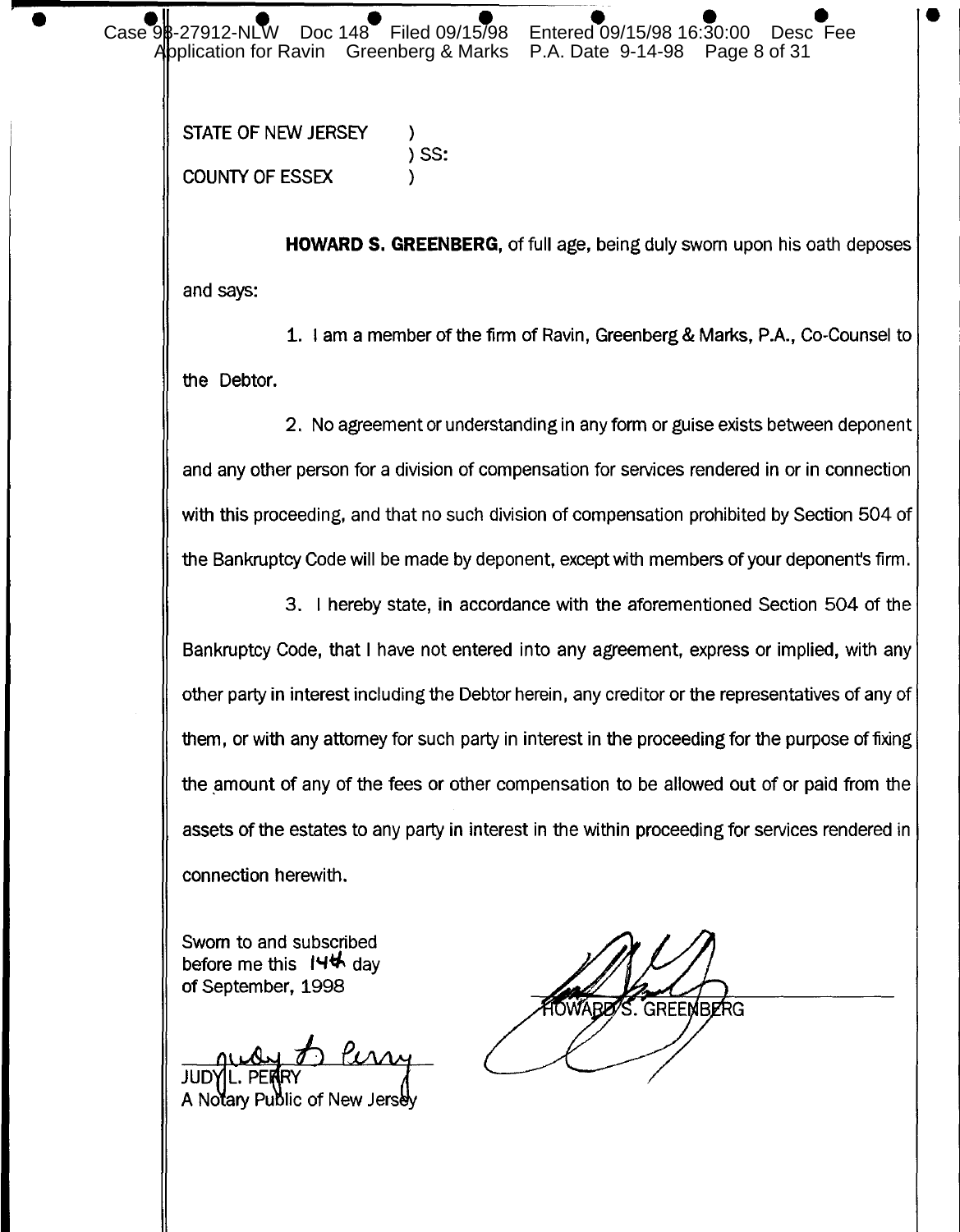| Case 98-27912-NLW  Doc 148  Filed 09/15/98<br>Application for Ravin Greenberg & Marks | Entered 09/15/98 16:30:00 Desc Fee-<br>P.A. Date 9-14-98 Page 9 of 31 |               |
|---------------------------------------------------------------------------------------|-----------------------------------------------------------------------|---------------|
|                                                                                       | <b>FILED</b><br><b>JAMES J. WALDRON</b>                               |               |
|                                                                                       | $JUN$ $2 - 19 = 1$                                                    |               |
| UNITED STATES BANKRUPTCY COURT<br>DISTRICT OF NEW JERSEY                              | <b>U.S. BANKRUPTCY COURT</b><br>NEWARK, NJ<br>B٧                      | <b>DEPUTY</b> |
| In re                                                                                 | Chapter 11 Case No.<br>98 -                                           |               |
| THE GRAND UNION COMPANY,                                                              |                                                                       |               |
| Debtor.                                                                               | Hearing Date: June $\mathcal{H}$ , 1998                               |               |
|                                                                                       |                                                                       |               |

#### ORDER PURSUANT TO SECTION 327(a) OF THE BANKRUPTCY CODE AUTHORIZING THE EMPLOYMENT OF RAVIN **GREENBERG & MARKS, P.A. AS CO-ATTORNEYS FOR THE DEBTOR**

Upon the application dated June 24, 1998 (the "Application") of The Grand Union Company, as debtor and debtor in possession (the "Debtor"), for an order pursuant to section 327(a) of title 11 of the United States Code (the "Bankruptcy Code") approving the employment of Ravin, Greenberg & Marks P.A. ("RG&M") as its co-attorneys under a general retainer; and upon the affidavit of Howard S. Greenberg, a member of the firm of RG&M, sworn to the 24<sup>th</sup> day of June 1998 (the "HSG Affidavit"); and it appearing that the members and associates of RG&M who will be engaged in this case are duly admitted to practice before this Court in this chapter 11 case; and the Court being satisfied, based on the representations made in the Application and the HSG Affidavit, that RG&M represents or holds no interest adverse to the Debtor or to its estate as to the matters upon which it is to be engaged and is disinterested under section 101(14) of the Bankruptcy Code, as modified by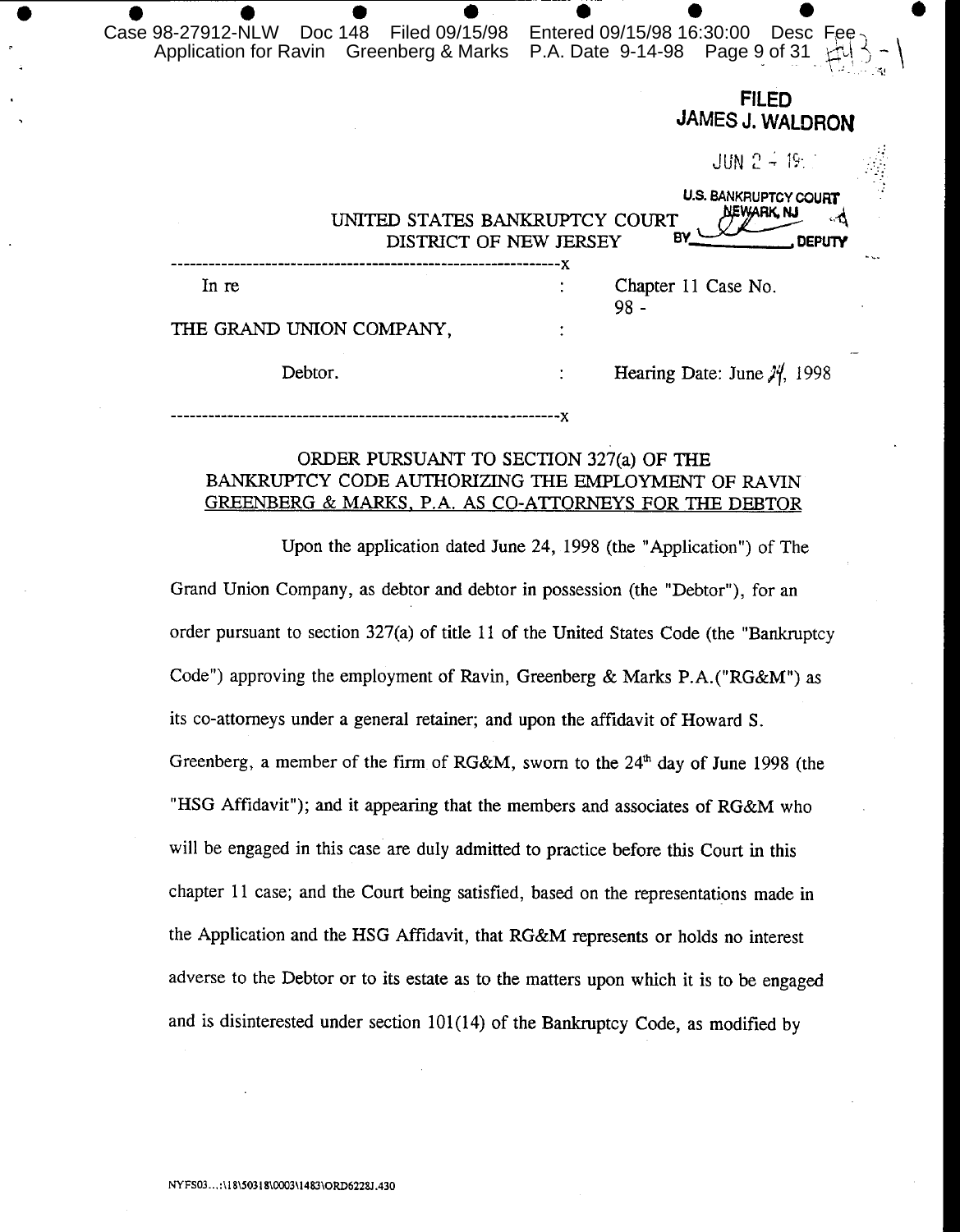Doc 148 Filed 09/15/98 Case 98-27912-NLW Entered 09/15/98 16:30:00 Desc Fee Application for Ravin Greenberg & Marks P.A. Date 9-14-98 Page 10 of 31

section 1107(b) of the Bankruptcy Code, and that the employment of RG&M is necessary and would be in the best interest of the Debtor and its estate; and the Court having jurisdiction to consider the Application and the relief requested therein in accordance with 28 U.S.C. §§ 157 and 1334; and it appearing that the relief requested by the Application is necessary and in the best interests of the Debtor, its estate, and its creditors; and due notice of the Application having been given to (i) the Office of the United States Trustee for the District of New Jersey, (ii) the attorneys for the Debtor's prepetition and proposed postpetition lending group, (iii) the attorneys for the Steering Committee (as defined in the Application), (iv) the trustee under the indenture governing the Debtor's debt securities, and (v) the attorneys for the Preferred Stockholders (as defined in the Application) and it appearing that no other or further notice need by given; and sufficient cause appearing therefor;

It Is On This  $2f^{\prime\prime}$  Day of June, 1998,

ORDERED that, pursuant to section  $327(a)$  of the Bankruptcy Code, the Debtor, as debtor in possession, is authorized to employ and retain RG&M as its co-attorneys under a general retainer effective as of the commencement of this case; and it is further

ORDERED that RG&M shall be compensated in accordance with the procedures set forth in sections 330 and 331 of the Bankruptcy Code, applicable

 $\overline{2}$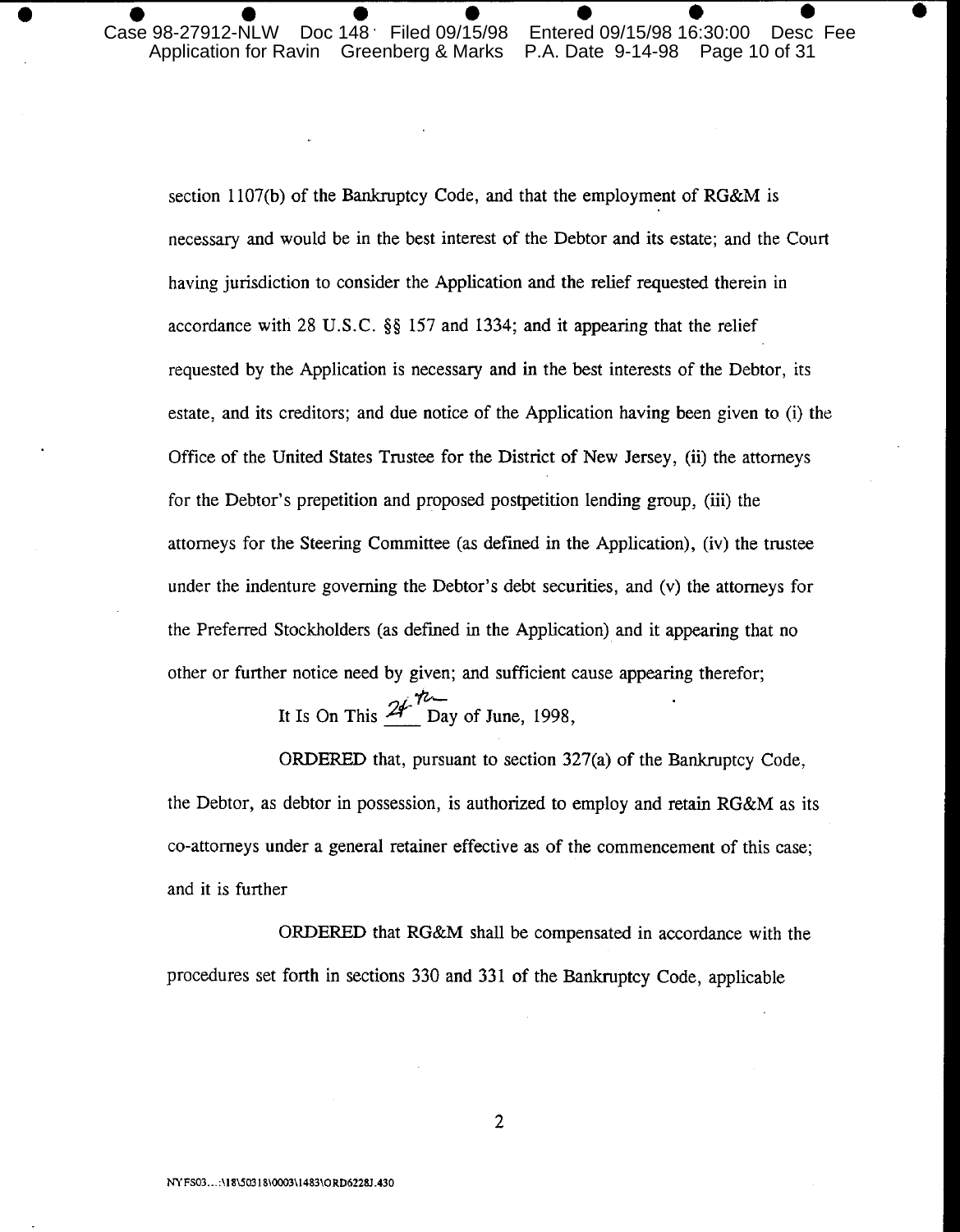Federal Rules of Bankruptcy Procedure, local rules of the Court, and such procedures as may be fixed by order of this Court.

ORDERED that service of the Application as provided therein shall be deemed good and sufficient notice of such Application; and it is further

ORDERED that the requirement under D.N.J. LBR 9013-2 for the

filing of a memorandum of law be, and it hereby is waived.

# **STAMPLE WINFIELD**

United States Bankruptcy Judge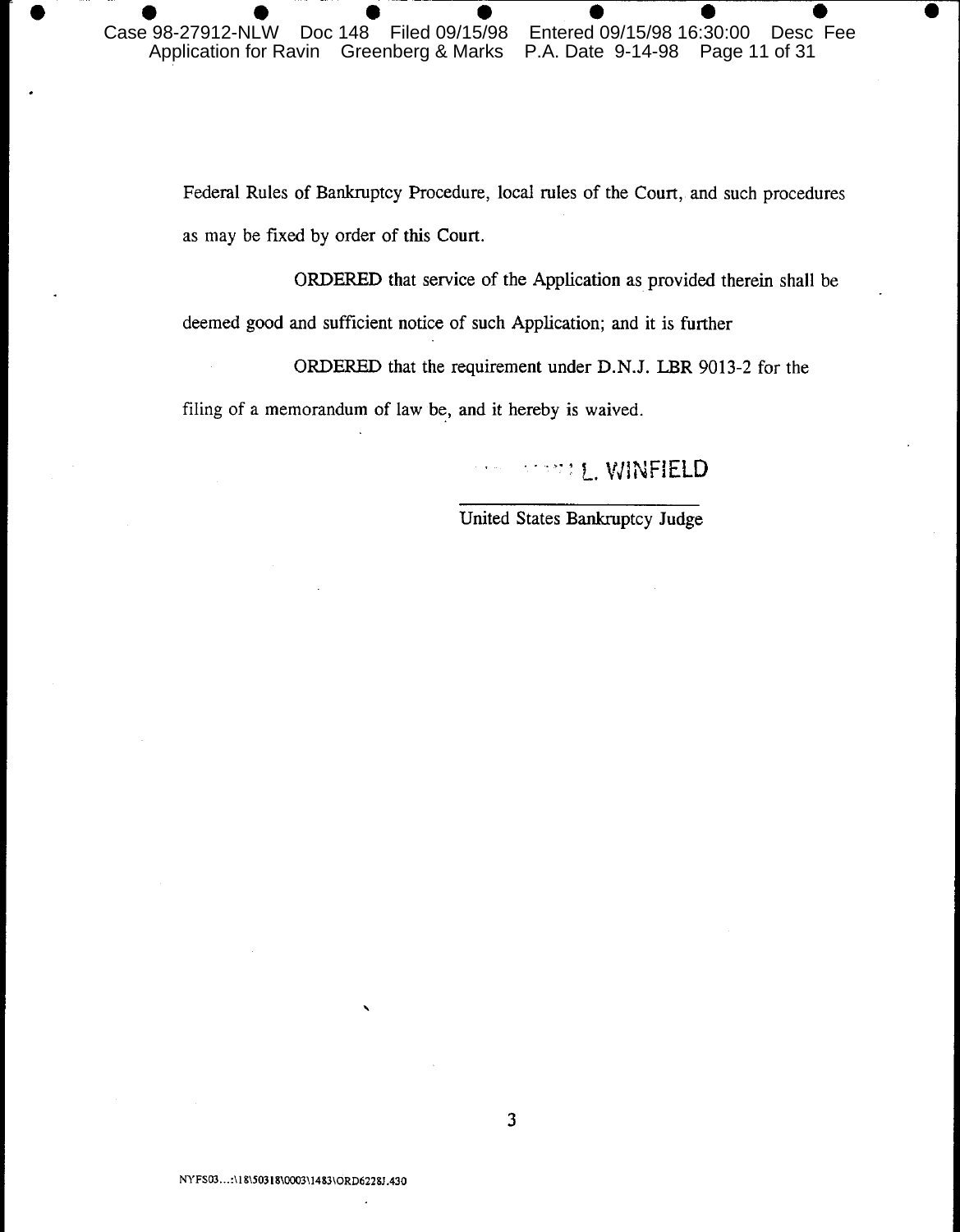$\bullet$ 

## August 20, 1998

 $\bullet$ 

 $\bullet$ 

 $\bullet$ 

## Grand Union

 $\sim 40^{\circ}$ 

| I |  |  |
|---|--|--|
|   |  |  |

|  | 06/22/98 HSG Covering letter from Donald | 0.10 |
|--|------------------------------------------|------|
|  | Vaillancourt re 6/23/98 Board of         |      |
|  | Directors Conference call                |      |
|  | HSG Reviewing Certificate of             | 0.20 |
|  | Resolutions                              |      |
|  | HSG Received telecopy from D.            | 0.10 |
|  | Vaillancourt                             |      |
|  | HSG Reviewing revised Resolutions        | 0.10 |
|  | HSG Conference call with Jeffrey         | 0.20 |
|  | Tanenbaum, Esq. and Paul Basta,          |      |
|  | Esq. re finalizing First Day             |      |
|  | pleadings and 6/23/98 Board of           |      |
|  | Directors conference call, etc.          |      |
|  | HSG Conference with MSB re prior         | 0.20 |
|  | conference call and 6/23/98 and          |      |
|  | $6/24/98$ Agenda                         |      |
|  | MSB Conference with HSG re prior         | 0.20 |
|  | conference call and 6/23/98 and          |      |
|  | $6/24/98$ Agenda                         |      |
|  | HSG Telephone call to Amy Fischer re     | 0.10 |
|  | 6/24/98 Chapter 11 filing and            |      |
|  | immediate designation of                 |      |
|  | Bankruptcy Judge                         |      |
|  | HSG Conference with MSB re retention     | 0.20 |
|  | pleadings and 6/23/98 Weil,              |      |
|  | Gotshal meeting                          |      |
|  | MSB Conference with HSG re retention     | 0.20 |
|  | pleadings and 6/23/98 Weil,              |      |
|  | Gotshal meeting                          |      |
|  | HSG Preparation in final of              | 0.20 |
|  | Application & Order for Co-Counsel       |      |
|  | for Debtor in Possession                 |      |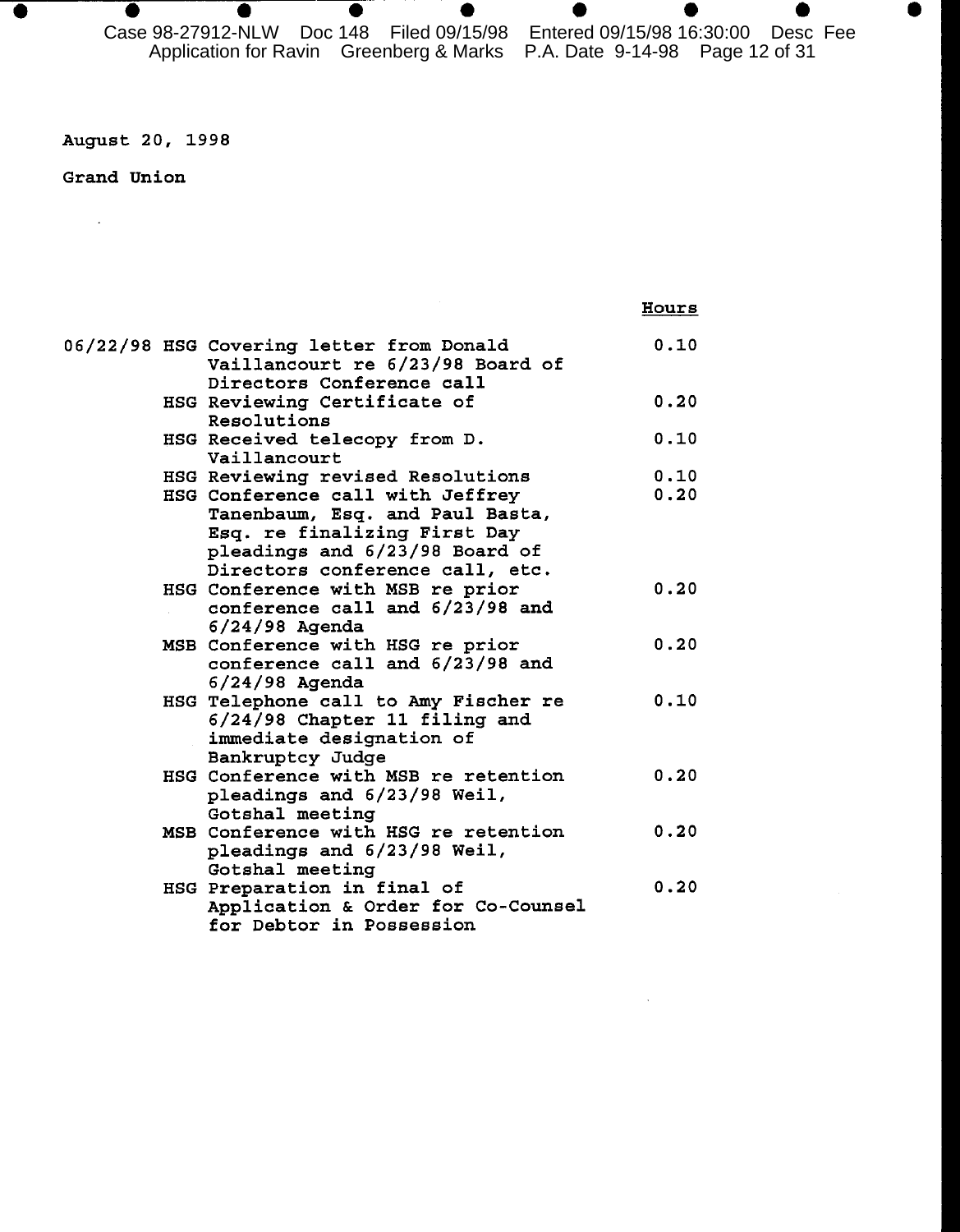$\bullet$ Case 98-27912-NLW Doc 148 Filed 09/15/98 Entered 09/15/98 16:30:00 Desc Fee Application for Ravin Greenberg & Marks P.A. Date 9-14-98 Page 13 of 31

Grand Union

|  |                                                                                                                                                                                                                                                                                                                                                                                                                                                                            | <u>Hours</u> |
|--|----------------------------------------------------------------------------------------------------------------------------------------------------------------------------------------------------------------------------------------------------------------------------------------------------------------------------------------------------------------------------------------------------------------------------------------------------------------------------|--------------|
|  | 06/22/98 HSG File review in preparation for<br>6/23/98 Board conference call and<br>day-long meeting at Weil, Gotshal<br>to finalize all Chapter 11<br>pleadings                                                                                                                                                                                                                                                                                                           | 1.20         |
|  | MSB Reviewing RG&M Affidavit for<br>retention                                                                                                                                                                                                                                                                                                                                                                                                                              | 0.10         |
|  | MSB Reviewing draft DIP financing<br>pleadings                                                                                                                                                                                                                                                                                                                                                                                                                             | 0.30         |
|  | MSB Telephone call from Judy Liu, Esq.<br>re questions regarding DIP Opinion<br>Letter and timing of docketing<br>Order                                                                                                                                                                                                                                                                                                                                                    | 0.20         |
|  | MSB Telephone call from P. Basta re<br>organizing DIP pleadings                                                                                                                                                                                                                                                                                                                                                                                                            | 0.20         |
|  | HSG Covering letter to Steven Mackey,<br>Esq. enclosing latest drafts of<br>first day pleadings                                                                                                                                                                                                                                                                                                                                                                            | 0.10         |
|  | 06/23/98 HSG Telephone call to Glen Smith, Esq.<br>re status and upcoming Board<br>meeting                                                                                                                                                                                                                                                                                                                                                                                 | 0.20         |
|  | HSG Travel time to/from New York, NY<br>and Newark, NJ (Weil, Gotshal and<br>US Trustee's Office)                                                                                                                                                                                                                                                                                                                                                                          | 3.00         |
|  | MSB Travel time to/from New York, NY<br>(Weil, Gotshal)                                                                                                                                                                                                                                                                                                                                                                                                                    | 3.00         |
|  | HSG Conference with MSB, J. Tanenbaum,<br>L. Liu, P. Basta, Jeffrey<br>Freimark, CPA, et al re conference<br>call Board of Directors meeting<br>authorizing 6/24/98 Chapter 11<br>filing, review, final revision and<br>execution of numerous First Day<br>Applications, conference call with<br>S. Mackey re US Trustee's<br>preliminary review of draft First<br>Day pleadings, lengthy discussion<br>of logistics re Chapter 11 filing<br>and presentation of First Day | 6.00         |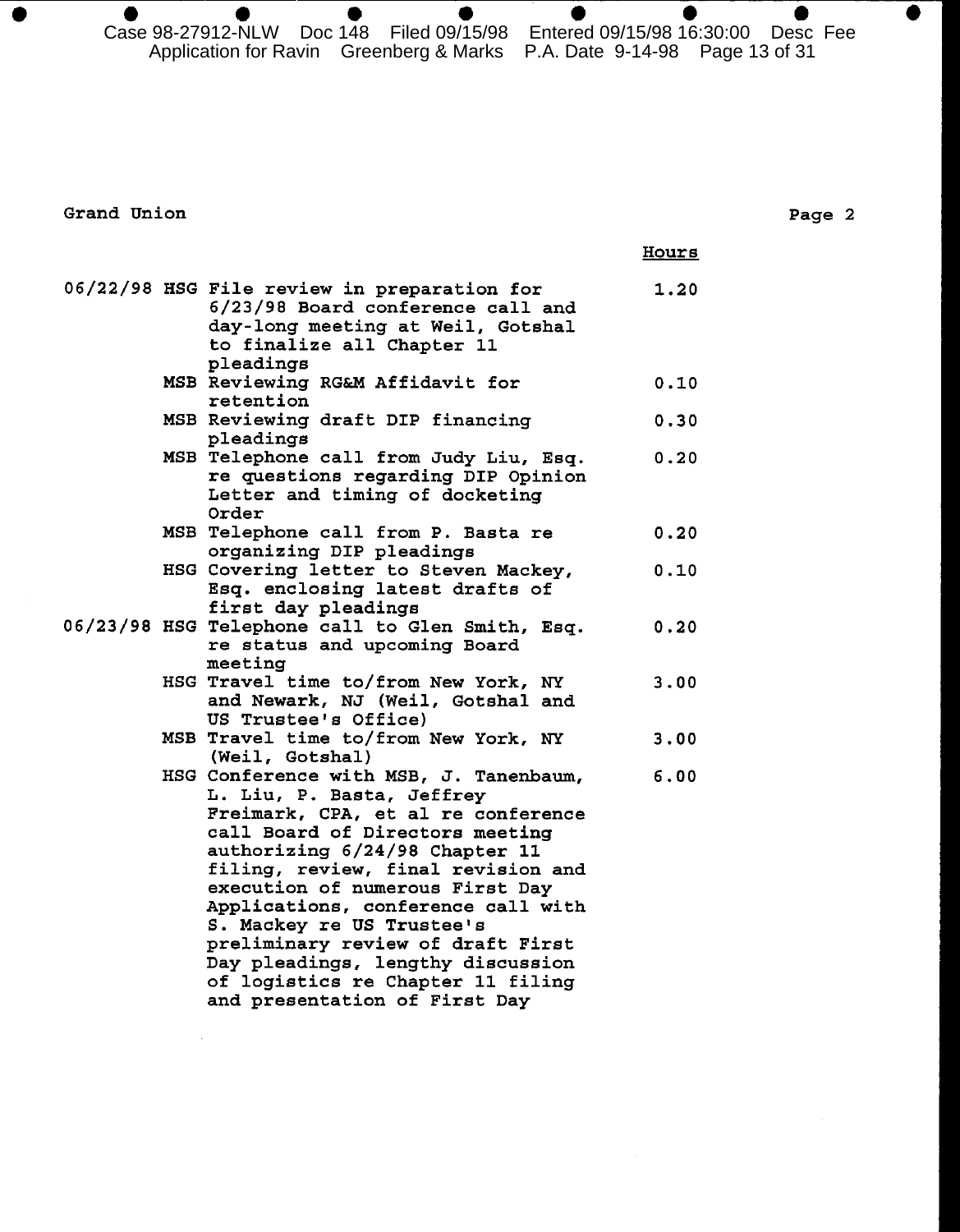Case 98-27912-NLW Doc 148 Filed 09/15/98 Entered 09/15/98 16:30:00 Desc Fee Application for Ravin Greenberg & Marks P.A. Date 9-14-98 Page 14 of 31

Grand Union

 $\bullet$ 

#### Page 3

 $\bullet$ 

**Hours** 

|  | pleadings, status of cash<br>collateral and DIP financing<br>pleadings and miscellaneous<br>additional matters                                                                                                                                                                                                                                                                                                                                                                                                                                                                           |      |
|--|------------------------------------------------------------------------------------------------------------------------------------------------------------------------------------------------------------------------------------------------------------------------------------------------------------------------------------------------------------------------------------------------------------------------------------------------------------------------------------------------------------------------------------------------------------------------------------------|------|
|  | 06/23/98 MSB Conference with HSG, J. Tanenbaum,<br>L. Liu, P. Basta, J. Freimark, et<br>al re conference call Board of<br>Directors meeting authorizing<br>6/24/98 Chapter 11 filing, review,<br>final revision and execution of<br>numerous First Day Applications,<br>conference call with S. Mackey re<br>US Trustee's preliminary review of<br>draft First Day pleadings, lengthy<br>discussion of logistics re Chapter<br>11 filing and presentation of<br>First Day pleadings, status of<br>cash collateral and DIP financing<br>pleadings and miscellaneous<br>additional matters | 6.00 |
|  | HSG Conference with S. Mackey re<br>additional First Day pleadings and<br>6/24/98 Chapter 11 filing and<br>presentation of First Day Orders                                                                                                                                                                                                                                                                                                                                                                                                                                              | 0.30 |
|  | HSG Telephone call from Arlene Mirsky,<br>Esq. re serving as Co-Counsel to<br>Bondholders and 6/24/98 Agenda,<br>etc.                                                                                                                                                                                                                                                                                                                                                                                                                                                                    | 0.20 |
|  | HSG Telephone call from Paul<br>Š.<br>DeFilippo, Esq. re serving as<br>Co-Counsel to DIP Lenders and<br>$6/24/98$ Agenda, etc.                                                                                                                                                                                                                                                                                                                                                                                                                                                           | 0.20 |
|  | HSG Conference with MSB re prior Weil,<br>Gotshal meeting and coordinating<br>$6/24/98$ Agenda, etc.                                                                                                                                                                                                                                                                                                                                                                                                                                                                                     | 0.30 |
|  | MSB Conference with HSG re prior Weil,<br>Gotshal meeting and coordinating<br>$6/24/98$ Agenda, etc.                                                                                                                                                                                                                                                                                                                                                                                                                                                                                     | 0.30 |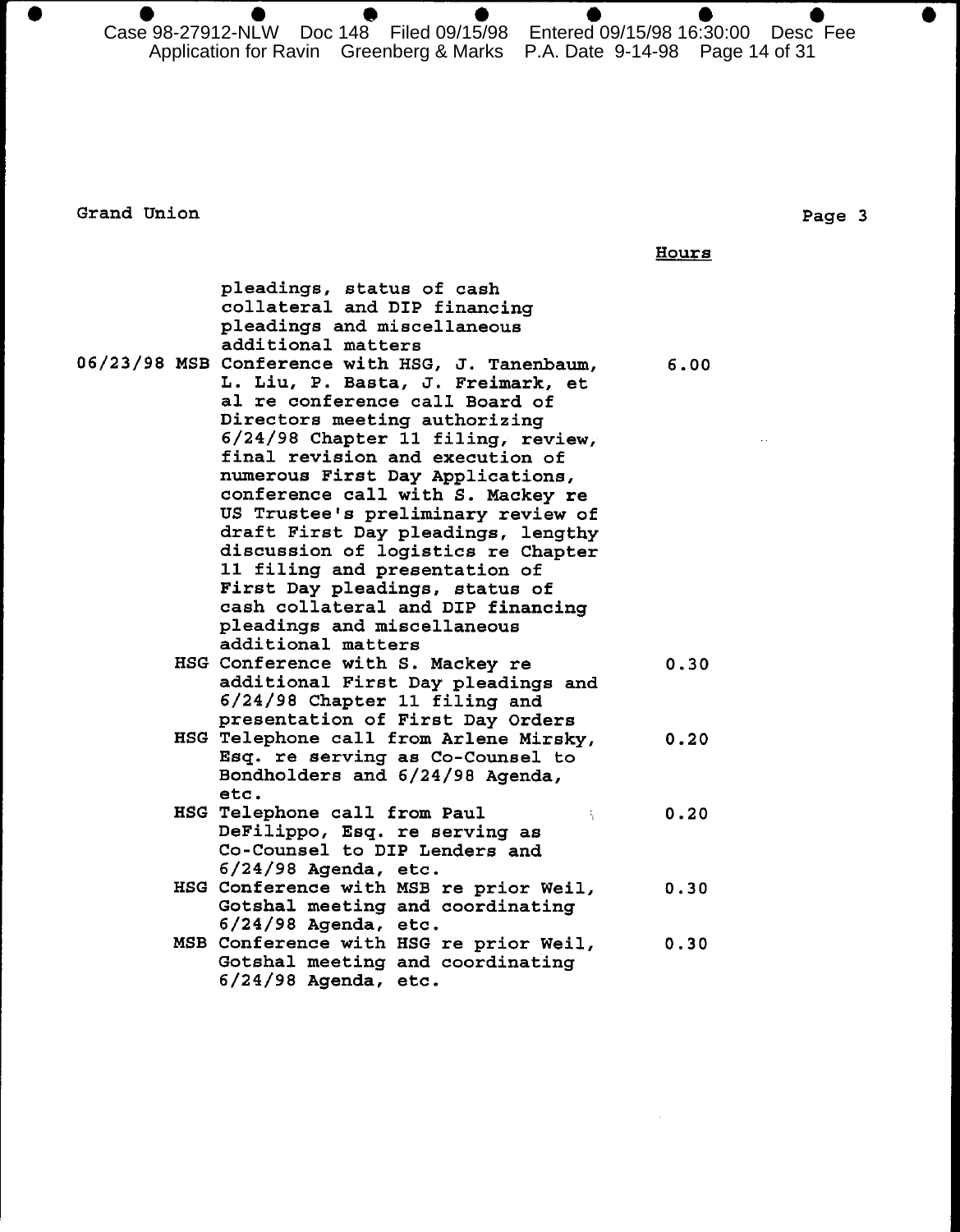$\bullet$  $\bullet$  $\bullet$  $\bullet$ ●  $\bullet$ Case 98-27912-NLW Doc 148 Filed 09/15/98 Entered 09/15/98 16:30:00 Desc Fee Application for Ravin Greenberg & Marks P.A. Date 9-14-98 Page 15 of 31

 $\bullet$ 

Grand Union

 $\bullet$ 

|  |                                                                                                                                                              | <u>Hours</u> |
|--|--------------------------------------------------------------------------------------------------------------------------------------------------------------|--------------|
|  | 06/23/98 HSG Conference call with MSB and J.<br>Tanenbaum re miscellaneous issues<br>re presentation of First Day<br>pleadings including sequence of<br>same | 0.20         |
|  | MSB Conference call with HSG and J.<br>Tanenbaum re miscellaneous issues<br>re presentation of First Day<br>pleadings including sequence of<br>same          | 0.20         |
|  | HSG Preliminary review of draft<br>\$300,000,000.00 DIP/Exit Financing<br>Agreement                                                                          | 1.40         |
|  | MSB Reviewing various First Day Orders<br>and related pleadings                                                                                              | 0.90         |
|  | MSB File review in preparation for<br>$6/24/98$ Chapter 11 filing and<br>associated hearings                                                                 | 0.50         |
|  | HSG Covering letter to P. Basta<br>enclosing standard form of Interim<br>Order Authorizing Use of Cash<br>Collateral and supporting<br>pleadings             | 0.10         |
|  | 06/24/98 HSG Reviewing Memorandum from Jane<br>Sullivan (The Altman Group) to P.<br>Basta re senior note tabulation                                          | 0.10         |
|  | HSG Travel time to/from Bankruptcy<br>Court/Newark                                                                                                           | 1.00         |
|  | MSB Travel time to/from Bankruptcy<br>Court/Newark                                                                                                           | 1.00         |
|  | HSG Conference with MSB, J. Tanenbaum,<br>L. Liu and P. Basta re final form<br>of First Day pleadings and<br>commencement of Chapter 11<br>proceedings       | 0.30         |
|  | MSB Conference with HSG, J. Tanenbaum,<br>L. Liu and P. Basta re final form<br>of First Day pleadings and<br>commencement of Chapter 11<br>proceedings       | 0.30         |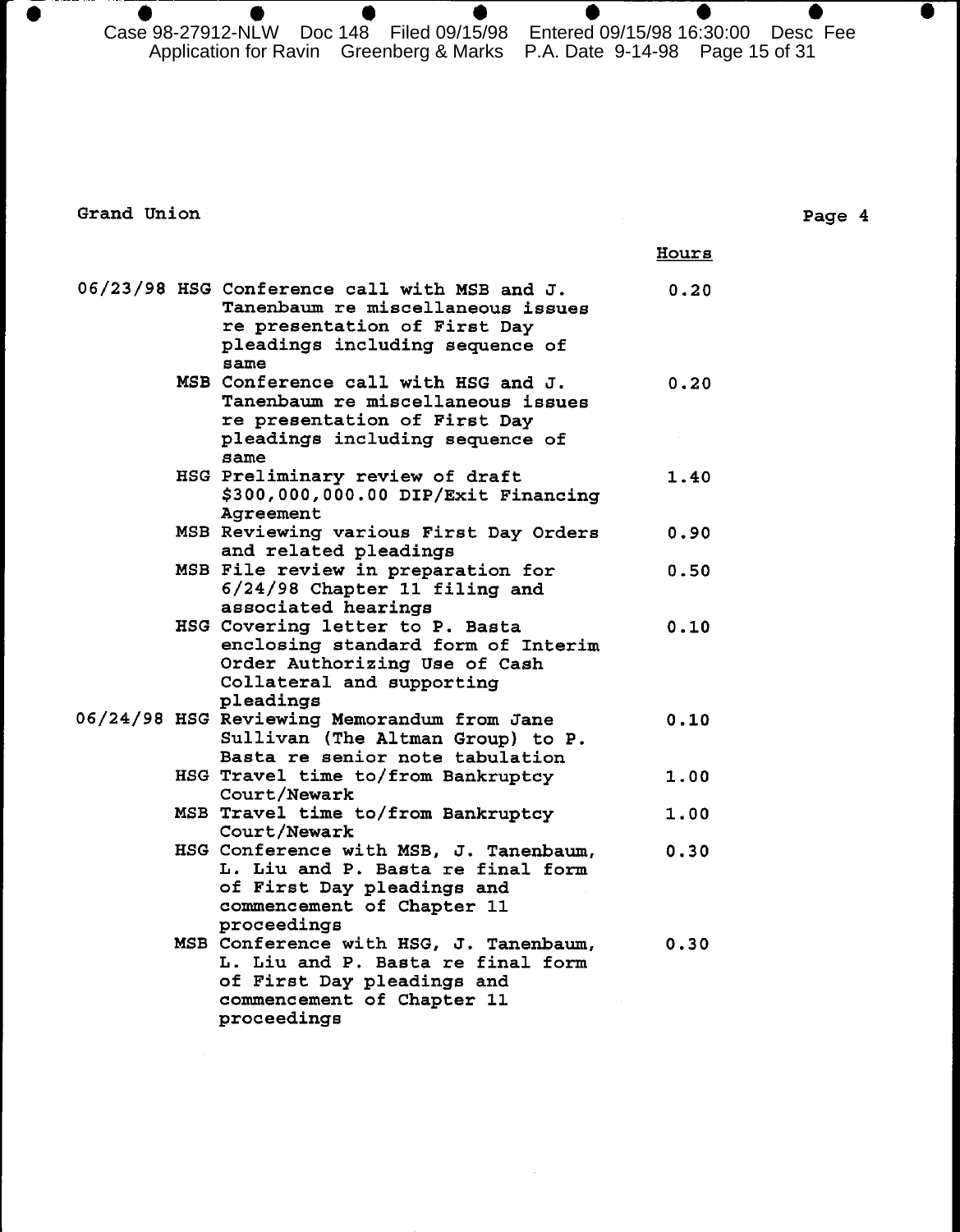$\bullet$ Case 98-27912-NLW Doc 148 Filed 09/15/98 Entered 09/15/98 16:30:00 Desc Fee Application for Ravin Greenberg & Marks P.A. Date 9-14-98 Page 16 of 31

Grand Union

|  |                                                                                                                                                                                                                                  | Hours |
|--|----------------------------------------------------------------------------------------------------------------------------------------------------------------------------------------------------------------------------------|-------|
|  | 06/24/98 HSG Conference with MSB, J. Tanenbaum,<br>et al and S. Radice re Chapter 11<br>filing, etc. and designation of<br>Judge Winfield                                                                                        | 0.40  |
|  | MSB Conference with HSG, J. Tanenbaum,<br>et al and S. Radice re Chapter 11<br>filing, etc. and designation of<br>Judge Winfield                                                                                                 | 0.40  |
|  | HSG Conference with MSB, J. Tanenbaum,<br>J. Liu and Judge Winfield re<br>Chapter 11 filing, pre-filing<br>negotiations and pre-packaged Plan<br>and overview of numerous First Day<br>Applications and proposed Orders,<br>etc. | 0.60  |
|  | MSB Conference with HSG, J. Tanenbaum,<br>J. Liu and Judge Winfield re<br>Chapter 11 filing, pre-filing<br>negotiations and pre-packaged Plan<br>and overview of numerous First Day<br>Applications and proposed Orders,<br>etc. | 0.60  |
|  | HSG Conference with MSB, J. Tanenbaum,<br>J. Liu and numerous other involved<br>Counsel                                                                                                                                          | 0.50  |
|  | MSB Conference with HSG, J. Tanenbaum,<br>J. Liu and numerous other involved<br>Counsel                                                                                                                                          | 0.50  |
|  | HSG Conference with S. Mackey re<br>miscellaneous questions re various<br>retention pleadings                                                                                                                                    | 0.20  |
|  | HSG Conference with G. Smith and J.<br>Freimark re designation of Judge<br>Winfield and upcoming First Day<br>Applications                                                                                                       | 0.20  |
|  | HSG Court hearing re entry of numerous<br>consensual First Day Orders and<br>scheduling additional hearing<br>dates                                                                                                              | 1.40  |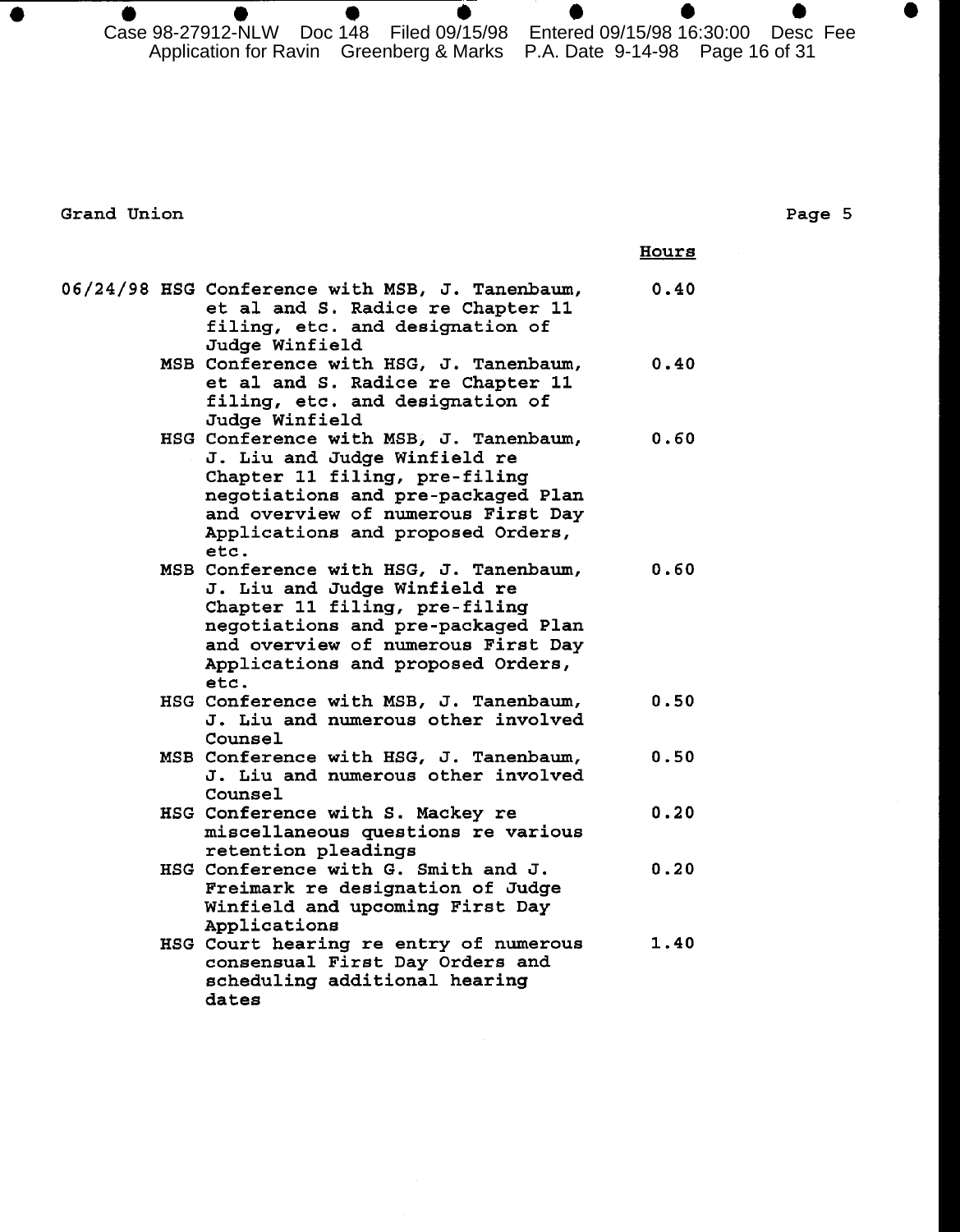Case 98-27912-NLW Doc 148 Filed 09/15/98 Entered 09/15/98 16:30:00 Desc Fee Application for Ravin Greenberg & Marks P.A. Date 9-14-98 Page 17 of 31

Grand Union

|  |                                                                                                                                                                                                                              | Hours        |
|--|------------------------------------------------------------------------------------------------------------------------------------------------------------------------------------------------------------------------------|--------------|
|  | 06/24/98 MSB Court hearing re entry of numerous<br>consensual First Day Orders and<br>scheduling additional hearing<br>dates                                                                                                 | 1.40         |
|  | HSG Conference with MSB, J. Tanenbaum,<br>J. Liu, B. Basta and G. Smith re<br>prior hearings and numerous<br>required actions, etc.                                                                                          | 0.40         |
|  | MSB Conference with HSG, J. Tanenbaum,<br>J. Liu, B. Basta and G. Smith re<br>prior hearings and numerous<br>required actions, etc.                                                                                          | 0.40         |
|  | HSG Conference with various involved<br>Counsel re prior hearing, etc.                                                                                                                                                       | 0.40         |
|  | MSB Telephone call from P. Basta re<br>questions regarding service on<br>warrant holders                                                                                                                                     | 0.20         |
|  | 06/25/98 HSG Covering letter from J. Lawlor<br>HSG Reviewing Application,<br>Certification of B. Twist,<br>Certification of F. Hyman and<br>proposed Order Approving Admission<br>of Attorneys                               | 0.10<br>0.20 |
|  | HSG Received telecopy from P. Basta<br>HSG Reviewing Application, Notice to<br>Existing Warrantholders and<br>proposed Order establishing Notice<br>procedures for existing<br>warrantholders prepared by P.<br><b>Basta</b> | 0.10<br>0.40 |
|  | HSG Revision of Application, Notice to<br>Existing Warrantholders and<br>proposed Order establishing Notice<br>procedures for existing<br>warrantholders prepared by P.<br><b>Basta</b>                                      | 0.20         |
|  | HSG Reviewing Frito Lay reclamation<br>demand notice (with Exhibits)                                                                                                                                                         | 0.20         |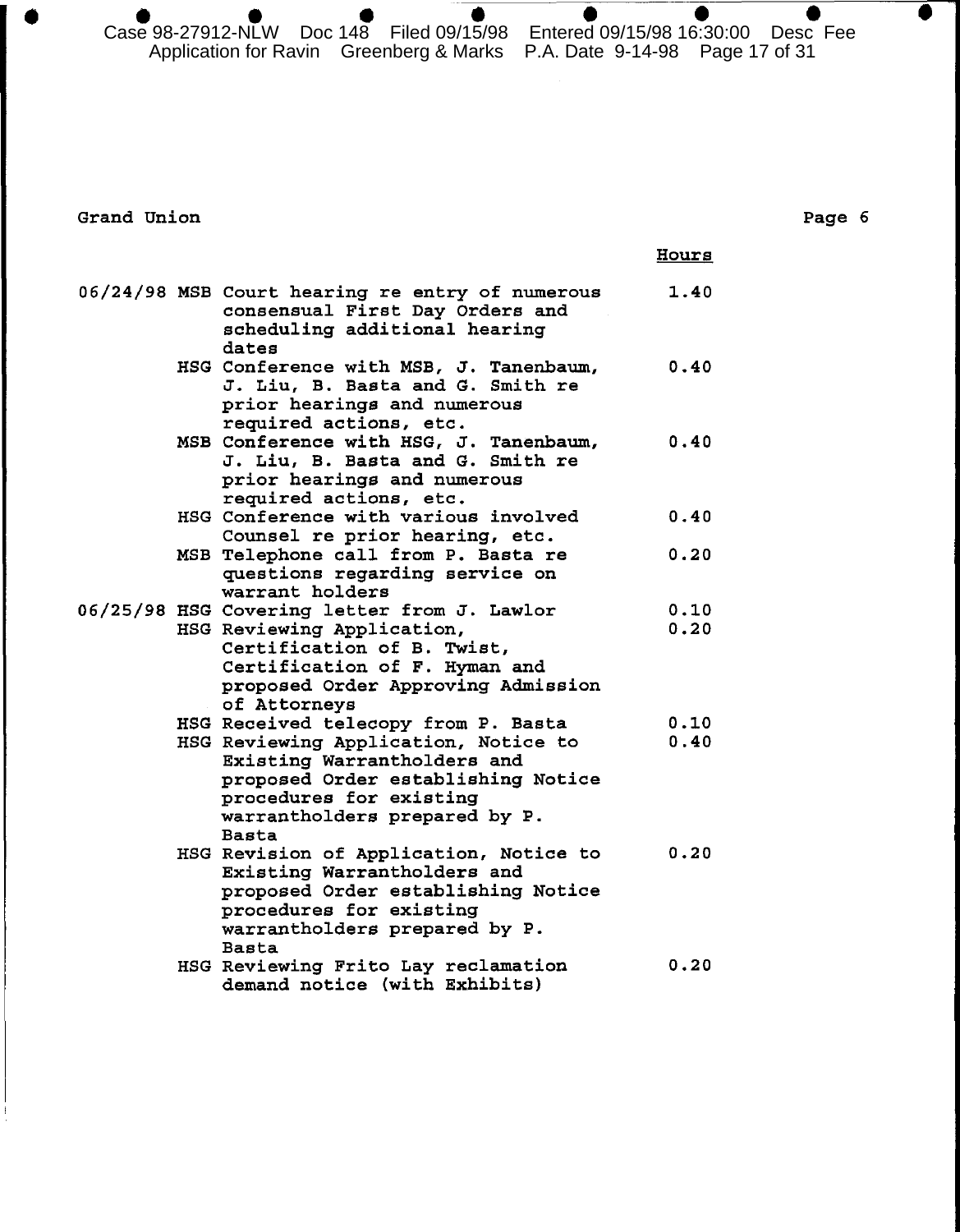Case 98-27912-NLW Doc 148 Filed 09/15/98 Entered 09/15/98 16:30:00 Desc Fee Application for Ravin Greenberg & Marks P.A. Date 9-14-98 Page 18 of 31

Grand Union

 $\bullet$ 

|  |                                                                                                                                                                  | Hours |
|--|------------------------------------------------------------------------------------------------------------------------------------------------------------------|-------|
|  | 06/25/98 HSG Conference with MSB re issue re<br>notice to pre-Petition common<br>stock warrants holders                                                          | 0.20  |
|  | HSG Conference with Judge Winfield re<br>6/24/98 First Day Orders and<br>notice to pre-Petition common<br>stock warrants holders                                 | 0.30  |
|  | HSG Conference call with J. Tanenbaum<br>and P. Basta re prior conversation<br>with Judge Winfield and form of<br>Notice to warrants holders                     | 0.20  |
|  | HSG Conference with MSB re prior<br>conversation with Judge Winfield<br>and form of Notice to warrants<br>holders                                                | 0.20  |
|  | MSB Conference with HSG re prior<br>conversation with Judge Winfield<br>and form of Notice to warrants<br>holders                                                | 0.20  |
|  | HSG Telephone call from Robert<br>Minkoff, Esq. re Chapter 11 filing<br>and obtaining copies of Plan and<br>Disclosure Statement                                 | 0.20  |
|  | HSG Telephone call from Bankruptcy<br>Court (Ann) re additional<br>information re Chapter 11 filing                                                              | 0.10  |
|  | HSG Telephone call from Jeremy Motz re<br>Chapter 11 filing and impact on<br>common stockholders, etc.                                                           | 0.20  |
|  | HSG Telephone call from Craig McGowan<br>re Chapter 11 filing and impact on<br>common stockholders, etc.                                                         | 0.20  |
|  | HSG Telephone call from William White,<br>Esq. re Chapter 11 filing, and<br>impact on common stockholders and<br>obtaining copy of Order re utility<br>companies | 0.20  |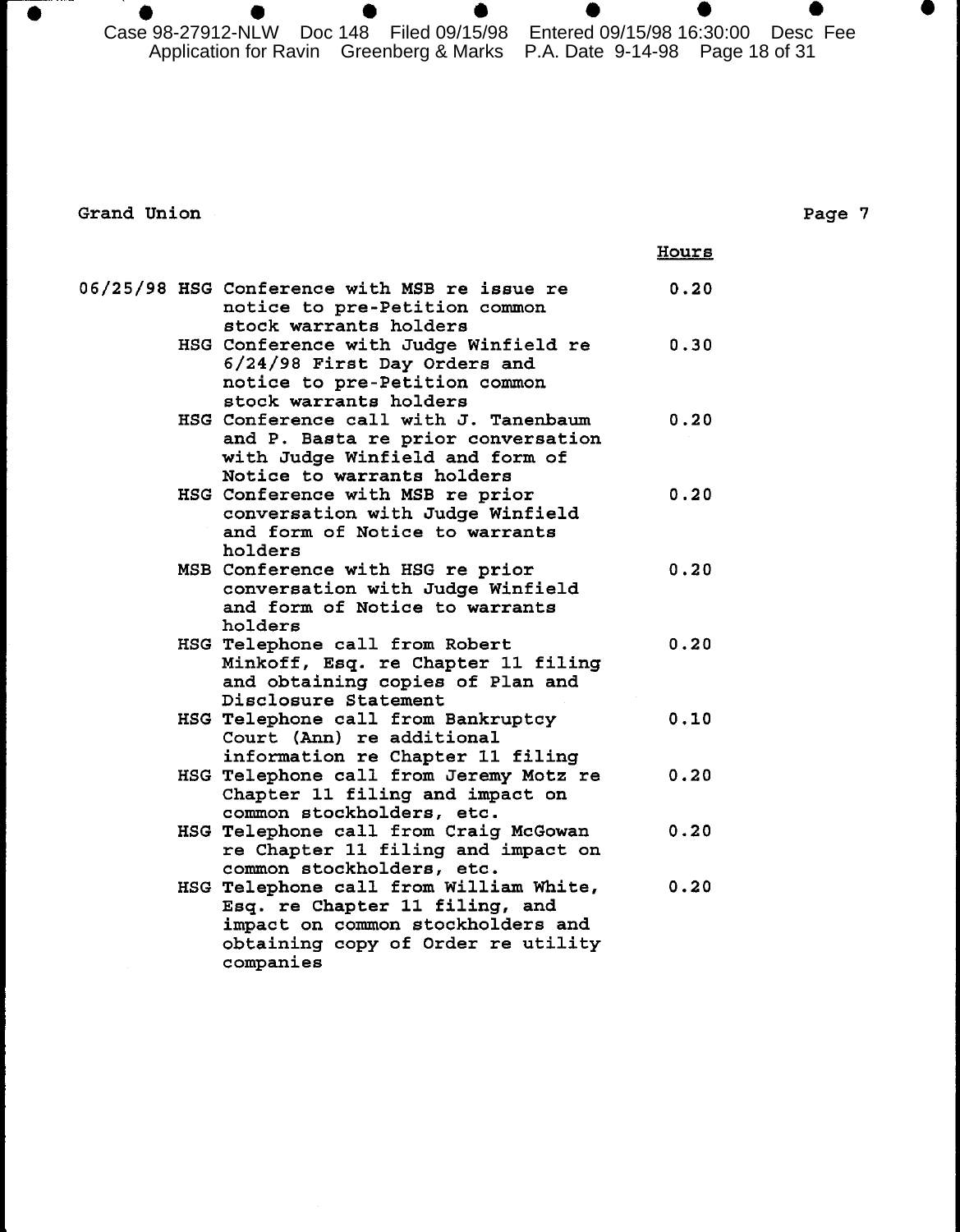$\bullet$  $\bullet$  $\bullet$  $\bullet$  $\bullet$  $\bullet$ Case 98-27912-NLW Doc 148 Filed 09/15/98 Entered 09/15/98 16:30:00 Desc Fee Application for Ravin Greenberg & Marks P.A. Date 9-14-98 Page 19 of 31

 $\bullet$ 

Grand Union

|  |                                                                                                                                                               | <u>Hours</u> |
|--|---------------------------------------------------------------------------------------------------------------------------------------------------------------|--------------|
|  | 06/25/98 HSG Conference with MSB re hearing<br>dates and miscellaneous pending<br>matters                                                                     | 0.20         |
|  | MSB Conference with HSG re hearing<br>dates and miscellaneous pending<br>matters                                                                              | 0.20         |
|  | MSB Telephone call to P. Basta re<br>resolution of warrants issue                                                                                             | 0.20         |
|  | MSB Telephone call from K. Haggerty re<br>questions regarding Schedules and<br>Statement of Affairs                                                           | 0.30         |
|  | MSB Reviewing Frito Lay reclamation<br>demand notice (with Exhibits)                                                                                          | 0.10         |
|  | MSB Conference with HSG re issue re<br>notice to pre-Petition common<br>stock warrants holders                                                                | 0.20         |
|  | MSB Reviewing Notice of Deficiency and<br>Notice of Hearing Thereon                                                                                           | 0.10         |
|  | 06/26/98 HSG Covering letter from J. Liu to S.<br>Mackey                                                                                                      | 0.10         |
|  | HSG Reviewing final form of Debtor's<br>Application to establish Notice of<br>procedures for holders of existing<br>warrants, together with proposed<br>Order | 0.40         |
|  | HSG Telephone call from P. Basta re<br>proposed revisions to warrants<br>notice pleadings and mechanics for<br>entry                                          | 0.20         |
|  | HSG Telephone call from J. Liu re<br>miscellaneous matters and<br>contacting S. Mackey re warrants'<br>notice Application and obtaining<br>his consent        | 0.20         |
|  | HSG Telephone call to S. Mackey re<br>miscellaneous matters and re<br>warrants' notice Application and<br>obtaining his consent                               | 0.20         |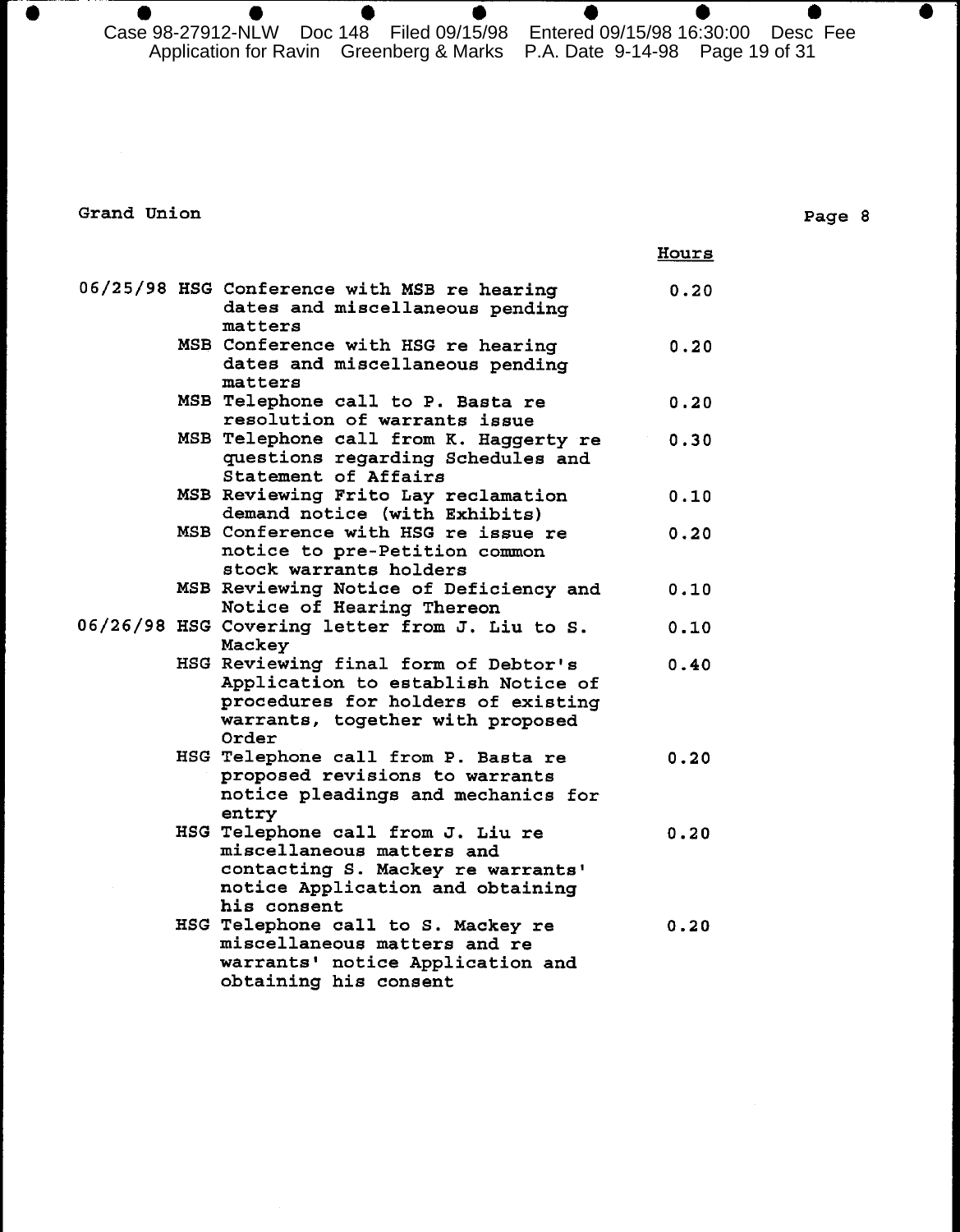$\bullet$ Case 98-27912-NLW Doc 148 Filed 09/15/98 Entered 09/15/98 16:30:00 Desc Fee Application for Ravin Greenberg & Marks P.A. Date 9-14-98 Page 20 of 31

4

Hours

 $\bullet$ 

Grand Union

 $\bullet$ 

## Page 9

 $\bullet$ 

|  | 06/26/98 HSG Telephone call to J. Liu re prior  | 0.10 |
|--|-------------------------------------------------|------|
|  | conversation with S. Mackey                     |      |
|  | HSG Reviewing numerous First Day                | 1.00 |
|  | Orders (approximately) previously               |      |
|  | entered by Judge Winfield, etc.                 |      |
|  | MSB Telephone call from P. Basta re             | 0.20 |
|  | warrants issue resolution,                      |      |
|  | preparation of pleadings and                    |      |
|  | preparation of Certification of                 |      |
|  | Service re DIP financing                        |      |
|  |                                                 |      |
|  | MSB Telephone call from Mickey                  | 0.10 |
|  | (Hannoch Weisman) re service list               |      |
|  | 06/29/98 HSG Reviewing Notice of Deficiency and | 0.10 |
|  | Notice of Hearing Thereon                       |      |
|  | HSG Covering letter from A. Mirsky              | 0.10 |
|  | HSG Reviewing Notice of Appearance and          | 0.10 |
|  | Request for Documents on behalf of              |      |
|  | A. Mirsky and Chaim Fortgang, Esq.              |      |
|  | HSG Reviewing DIP Operating Guidelines          | 0.20 |
|  | and Reporting Requirements                      |      |
|  | HSG Telephone call to J. Liu re                 | 0.20 |
|  | submission of Notice to Warrant                 |      |
|  | holders pleading to Judge Winfield              |      |
|  | and service list re same                        |      |
|  |                                                 |      |
|  | HSG Travel time to/from Bankruptcy              | 1.00 |
|  | Court/Newark                                    |      |
|  | HSG Conference with K. Davis/L. Healy)          | 0.30 |
|  | re entry of Order approving form                |      |
|  | of Notice to warrant holders                    |      |
|  | HSG Telephone call to J. Liu re form            | 0.10 |
|  | of Notice to warrant holders                    |      |
|  | HSG Conference with MSB re form of              | 0.20 |
|  | Notice to warrant holders and                   |      |
|  | miscellaneous other matters                     |      |
|  | MSB Conference with HSG re form of              | 0.20 |
|  | Notice to warrant holders and                   |      |
|  | miscellaneous other matters                     |      |
|  |                                                 |      |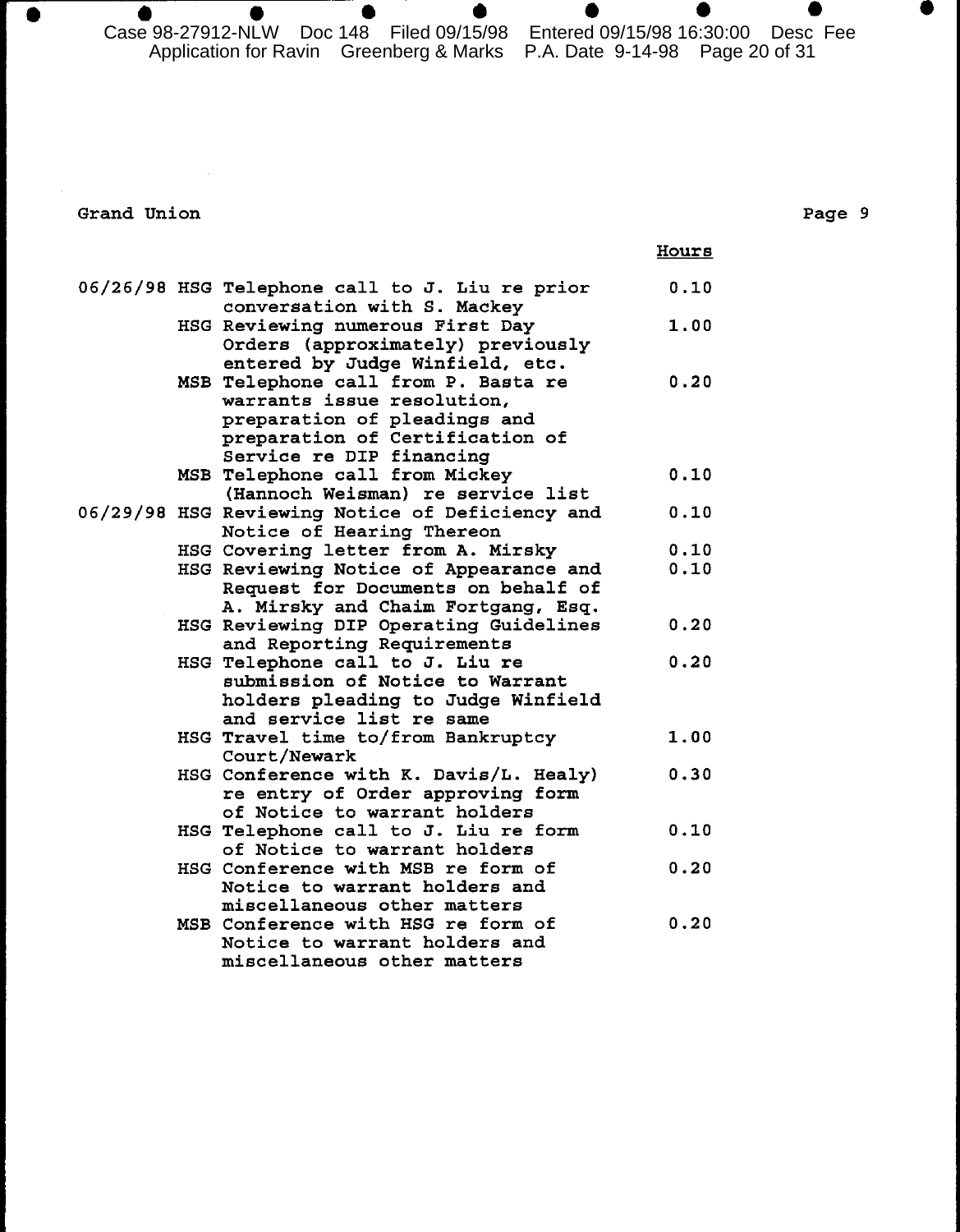Case 98-27912-NLW Doc 148 Filed 09/15/98 Entered 09/15/98 16:30:00 Desc Fee Application for Ravin Greenberg & Marks P.A. Date 9-14-98 Page 21 of 31

Grand Union

 $\bullet$ 

## Page 10

Hours

|  | 06/29/98 HSG Telephone call from Joseph    | 0.20 |
|--|--------------------------------------------|------|
|  | Rosenfarb re Chapter 11 filing and         |      |
|  | impact on common stock                     |      |
|  | HSG Conference with S. Mackey re           | 0.10 |
|  | status                                     |      |
|  | MSB Telephone call from J. Liu and P.      | 0.10 |
|  | Basta re status of warrant Order           |      |
|  | MSB Telephone call from Mickey re          | 0.10 |
|  | service list to use                        |      |
|  | MSB Covering letter to Bankruptcy          | 0.10 |
|  | Court filing Affidavit of service          |      |
|  | HSG Covering letter to Judge Winfield      | 0.10 |
|  | enclosing proposed Order                   |      |
|  | Establishing Notice Procedures for         |      |
|  | Certain Existing Warrant Holders,          |      |
|  | supporting Application and                 |      |
|  | proposed form of Notice                    |      |
|  | MSB Reviewing Affidavit of Service         | 0.10 |
|  | 06/30/98 HSG Covering letter from Jonathan | 0.10 |
|  | Rabinowitz, Esq. to Clerk                  |      |
|  | HSG Reviewing Notice of Appearance and     | 0.10 |
|  | Demand for Service of Papers on            |      |
|  | behalf of various Rabinowitz               |      |
|  | family members                             |      |
|  | HSG Telephone call from Ed Berkowitz       | 0.20 |
|  | re Chapter 11 filing and impact on         |      |
|  | Island Container Contract and              |      |
|  | pre-Petition claim                         |      |
|  | HSG Telephone call from Avery Watson       | 0.20 |
|  | re Chapter 11 filing, Plan and             |      |
|  | Disclosure Statement and impact on         |      |
|  | common stock                               |      |
|  | HSG Telephone call from Eric Sleeper,      | 0.20 |
|  | Esq. re Chapter 11 filing and              |      |
|  | miscellaneous questions re Plan            |      |
|  | and Disclosure Statement                   |      |
|  | MSB Telephone call from Shareholder re     | 0.20 |
|  | Chapter 11 filing and                      |      |
|  | miscellaneous questions                    |      |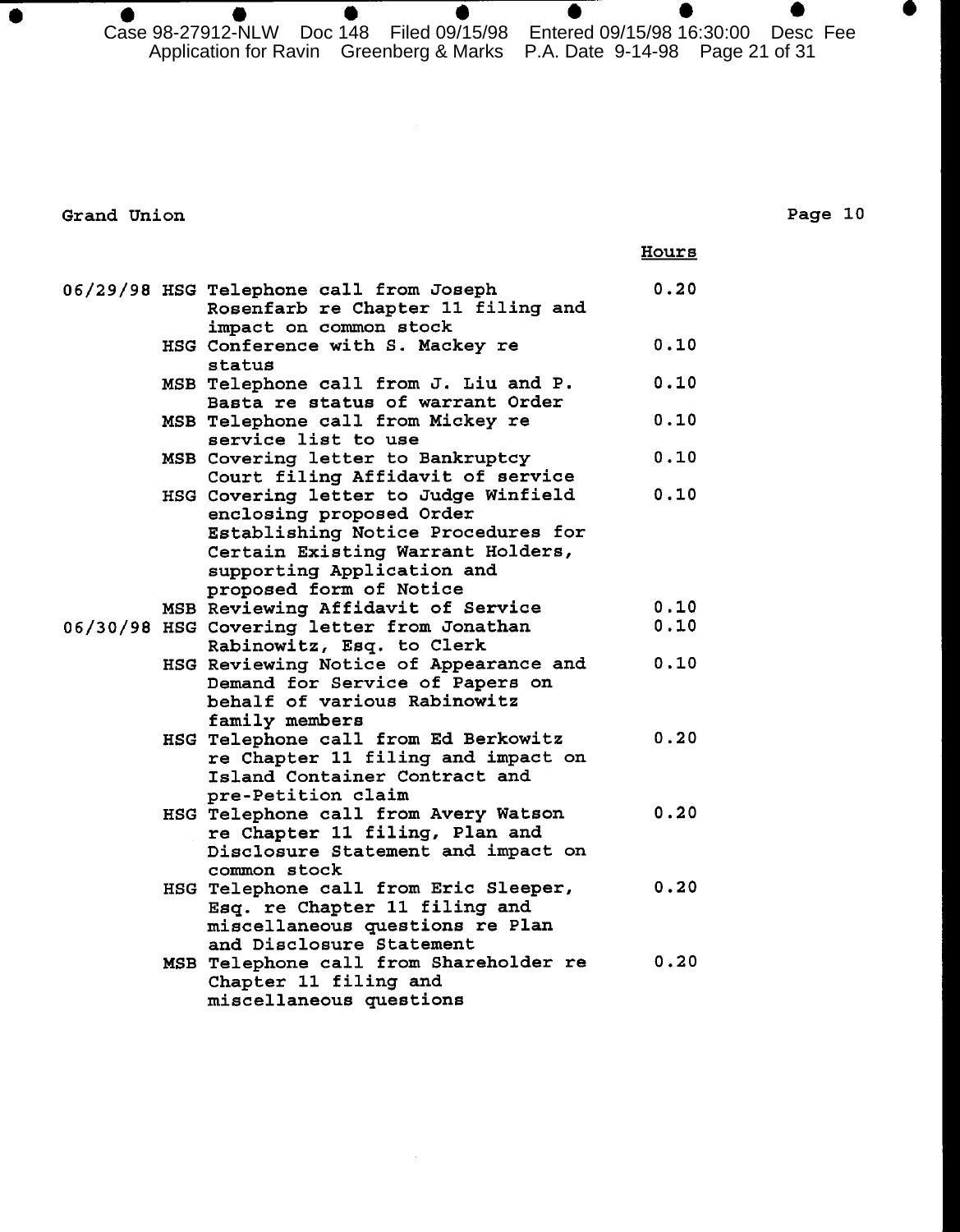Case 98-27912-NLW Doc 148 Filed 09/15/98 Entered 09/15/98 16:30:00 Desc Fee Application for Ravin Greenberg & Marks P.A. Date 9-14-98 Page 22 of 31

Grand Union

 $\bullet$ 

Page 11

D

|  |                                                                                                                                                         | Hours        |
|--|---------------------------------------------------------------------------------------------------------------------------------------------------------|--------------|
|  | 06/30/98 HSG Covering letter to J. Liu<br>enclosing entered Order<br>Establishing Noticing Procedures<br>for Certain Existing Warrant<br>Holders        | 0.10         |
|  | 07/01/98 HSG Reviewed letter from J. Rabinowitz<br>HSG Reviewed letter from J. Lawlor to<br>Clerk                                                       | 0.10<br>0.10 |
|  | HSG Reviewing Notice of Appearance and<br>Demand for Service of Papers on<br>behalf of Simpson, Thacher &<br>Bartlett and Gibbons, DelDeo               | 0.10         |
|  | HSG Reviewing Letter Memorandum from<br>S. Mackey re additional<br>information required re DIP's<br>retained professional firms                         | 0.30         |
|  | HSG Telephone call from Passaic County<br>Clerk re Chapter 11 filing and<br>Notices received re wage<br>garnishments                                    | 0.20         |
|  | HSG Telephone call from Robert Braine<br>(Daily Bankruptcy Review) re<br>Chapter 11 filing, first day<br>hearing and miscellaneous upcoming<br>hearings | 0.20         |
|  | HSG Telephone call to G. Smith re<br>recent developments and current<br>status                                                                          | 0.20         |
|  | HSG Telephone call from John Sywilok,<br>Esq. re Chapter 11 filing and<br>proposed treatment of Landlords,<br>etc.                                      | 0.20         |
|  | MSB Covering letter to Watceh<br>enclosing blank Proof of Claim<br>form                                                                                 | 0.10         |
|  | 07/02/98 HSG Reviewing Notice of Appearance of<br>Tracy Klestadt & Associates as<br>Counsel for First Mountain                                          | 0.10         |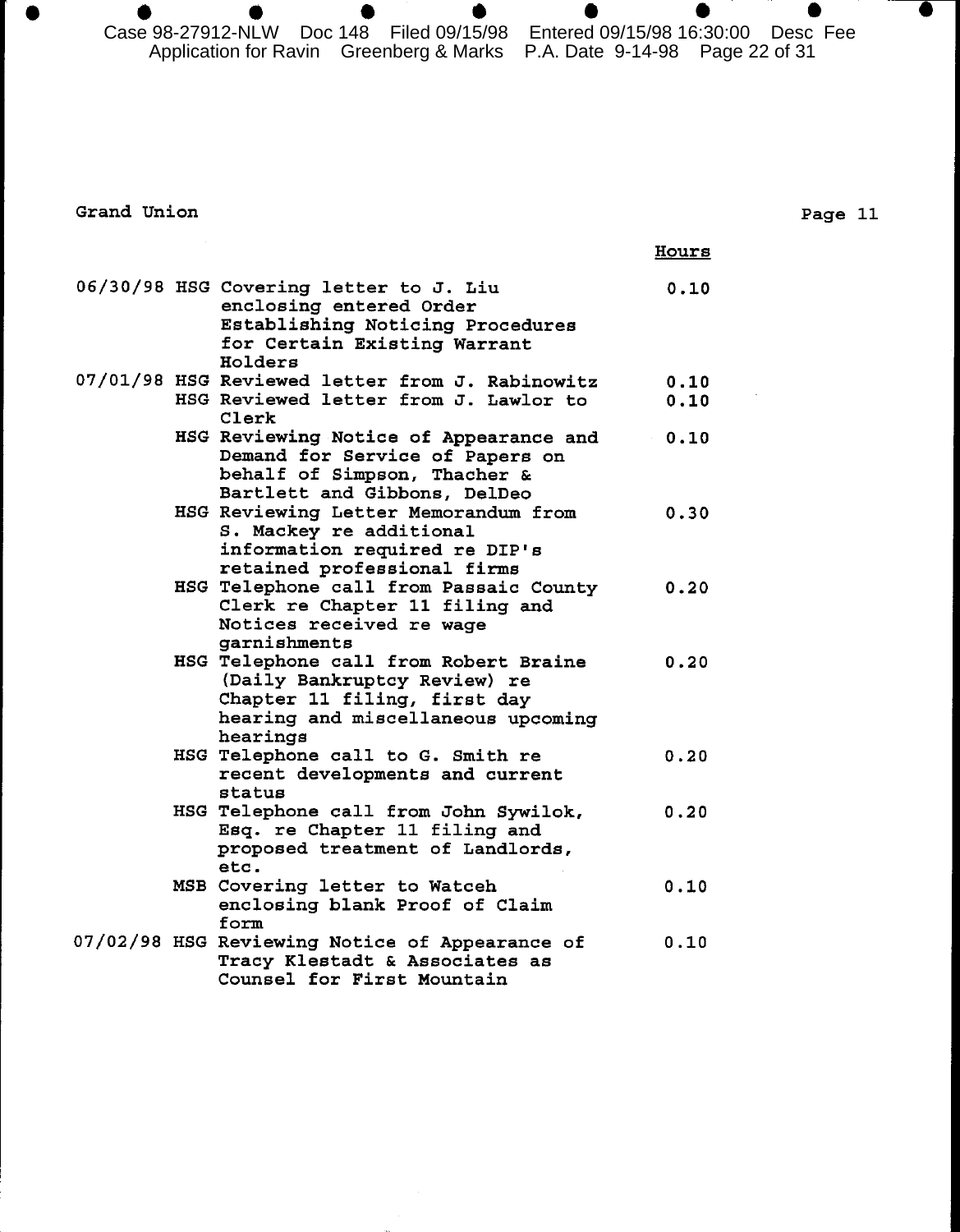Case 98-27912-NLW Doc 148 Filed 09/15/98 Entered 09/15/98 16:30:00 Desc Fee Application for Ravin Greenberg & Marks P.A. Date 9-14-98 Page 23 of 31

Grand Union

 $\bullet$ 

Page 12

.

|  |                                                                                                                         | Hours |
|--|-------------------------------------------------------------------------------------------------------------------------|-------|
|  | 07/02/98 HSG Telephone call from T. Tracey re<br>Chapter 11 filing and treatment of<br>unsecured creditors, etc.        | 0.20  |
|  | HSG Telephone call from Karen (Gallo &<br>Gefner) re Chapter 11 filing and<br>treatment of unsecured creditors,<br>etc. | 0.20  |
|  | HSG Telephone call from New Jersey<br>Department of Insurance re Notice<br>of Chapter 11 filing, etc.                   | 0.10  |
|  | HSG Telephone call from David Albano,<br>Esq. re Chapter 11 filing and Plan<br>status, etc.                             | 0.20  |
|  | MSB Telephone calls to Mehsa Glasband,<br>Esq. (2) re incoming calls and<br>standard responses                          | 0.30  |
|  | MSB Telephone call from K. Haggerty re<br>forwarding Statement of Affairs<br>and where to send same                     | 0.20  |
|  | MSB Telephone call from S. Rosen re<br>personal injury case                                                             | 0.20  |
|  | MSB Telephone call from Darlene (Spec.<br>Civil Part) re docket number of<br>case and additional information            | 0.20  |
|  | MSB Telephone call from T. Ward re<br>personal injury and case inquiry                                                  | 0.20  |
|  | MSB Telephone call from Mrs. Markem re<br>retirement check                                                              | 0.10  |
|  | MSB Telephone call from M. Centi re<br>stockholder questions                                                            | 0.20  |
|  | MSB Telephone call from Dee<br>(Binghamton Days Inn) re return of<br>$6/19/98$ check                                    | 0.20  |
|  | MSB Telephone call from S. Piroso re<br>personal injury                                                                 | 0.20  |
|  | MSB Telephone call from S. Handover<br>(Spec. Div. Part) re docket number<br>and case information                       | 0.20  |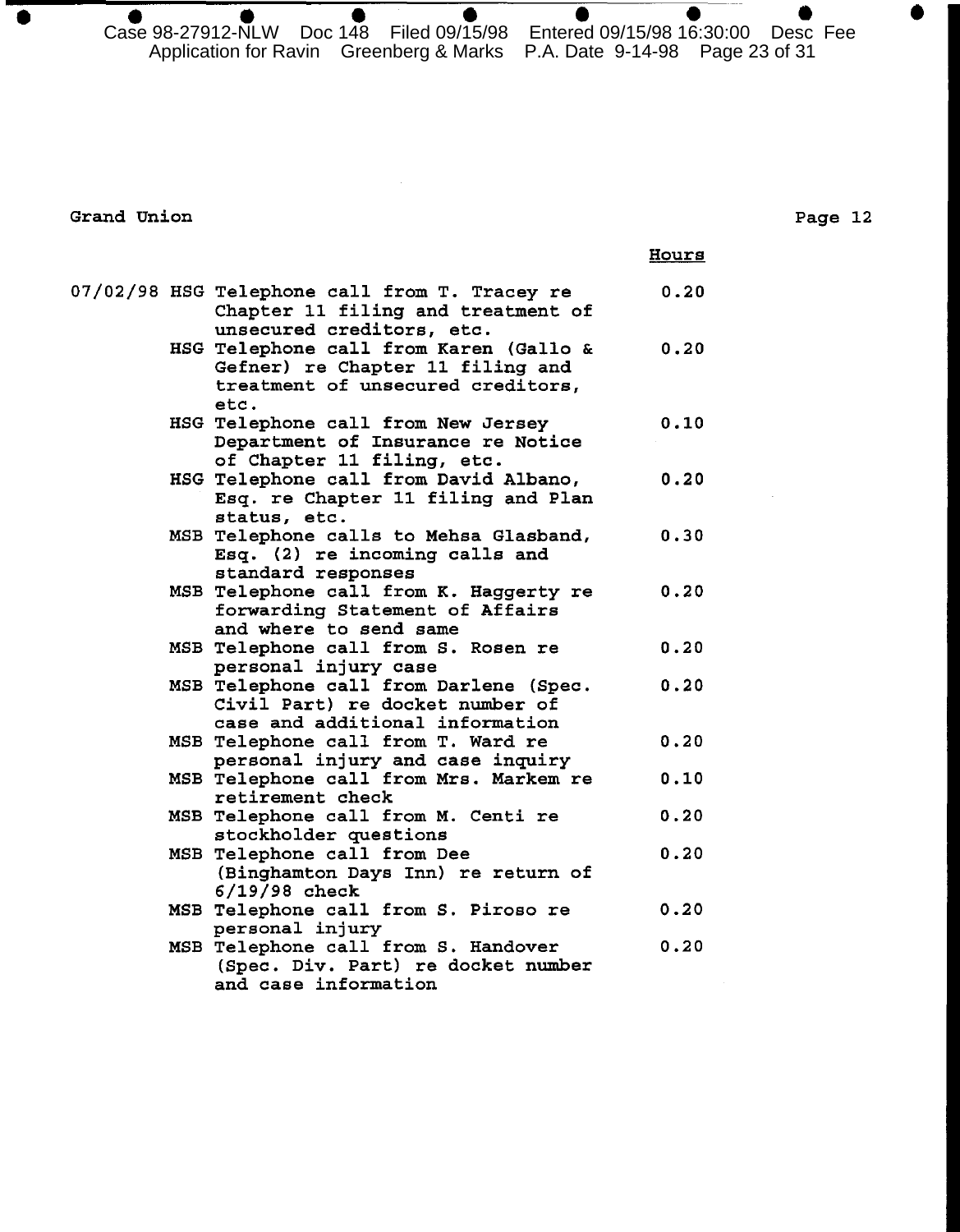Case 98-27912-NLW Doc 148 Filed 09/15/98 Entered 09/15/98 16:30:00 Desc Fee Application for Ravin Greenberg & Marks P.A. Date 9-14-98 Page 24 of 31

 $\bar{\beta}$ 

Grand Union

 $\bullet$ 

 $\overline{\phantom{a}}$   $\overline{\phantom{a}}$ 

|  |                                                                                                                                   | Hours |
|--|-----------------------------------------------------------------------------------------------------------------------------------|-------|
|  | 07/02/98 MSB Telephone call to R. Vincent's<br>office                                                                             | 0.10  |
|  | 07/05/98 MSB Reviewing draft Statement of<br>Affairs                                                                              | 0.50  |
|  | 07/06/98 HSG Reviewed letter from J. Willing re<br>claim of Mary Kring                                                            | 0.10  |
|  | HSG Reviewed letter from Michael<br>Mueller, Esq. re reclamation claim<br>of Swedish Match North America                          | 0.10  |
|  | MSB Telephone call from L. Oldun re<br>questions regarding receipt of<br>materials                                                | 0.20  |
|  | MSB Telephone call to M. Lappin's<br>office                                                                                       | 0.10  |
|  | MSB Telephone call from L. Persons re<br>questions regarding package                                                              | 0.20  |
|  | MSB Telephone call from M. Gilbey re<br>retirement payment                                                                        | 0.10  |
|  | MSB Telephone call from C. Whitaker re<br>retirement payment                                                                      | 0.10  |
|  | MSB Telephone call from B. Vene re<br>personal injury                                                                             | 0.20  |
|  | MSB Telephone call from M. Richards re<br>employee worker's compensation                                                          | 0.10  |
|  | MSB Telephone call from M. Mankun re<br>questions regarding package                                                               | 0.20  |
|  | MSB Telephone call to K. Roberts re<br>case inquiry                                                                               | 0.10  |
|  | MSB Telephone call to J. O'Neil<br>(message)                                                                                      | 0.10  |
|  | MSB Telephone call to S. Levenian re<br>conversation with Weil, Gotshal                                                           | 0.10  |
|  | MSB Telephone call from M. Glasband re<br>DIP hearing, obtaining entered<br>Order and creditor calls                              | 0.20  |
|  | MSB Telephone call from P. Basta re<br>filing of Interim Financial<br>Reports and filing of Schedules<br>and Statement of Affairs | 0.20  |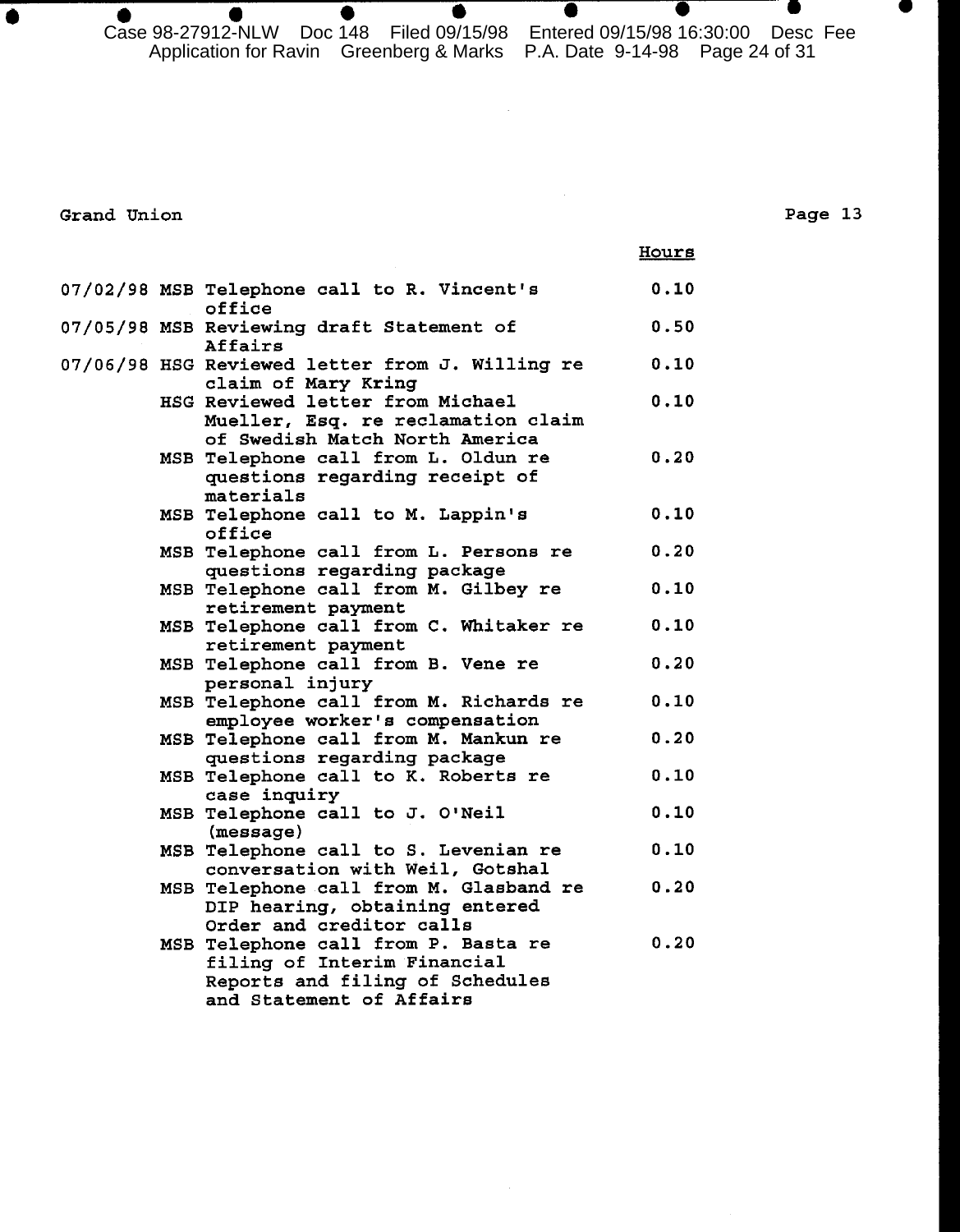Case 98-27912-NLW Doc 148 Filed 09/15/98 Entered 09/15/98 16:30:00 Desc Fee Application for Ravin Greenberg & Marks P.A. Date 9-14-98 Page 25 of 31

Grand Union

Page 14

 $\bullet$ 

 $\bullet$ 

n

|  |                                                      | <b>Hours</b> |
|--|------------------------------------------------------|--------------|
|  | 07/06/98 MSB Telephone call to S. Mackey re          | 0.10         |
|  | filing of Schedules and Interim<br>Financial Reports |              |
|  | MSB Telephone call to M. Blake re                    | 0.10         |
|  | personal injury                                      |              |
|  | MSB Telephone call to B. Moen                        | 0.10         |
|  | MSB Telephone call to P. DeMezza re                  | 0.20         |
|  | personal injury settlement                           |              |
|  | MSB Telephone call to M. Knops re                    | 0.10         |
|  | retirement payment                                   |              |
|  | 07/07/98 HSG Reviewed letter from S. Mackey to       | 0.10         |
|  | J. Liu re further disclosure re                      |              |
|  | DIP's professionals                                  |              |
|  | HSG Reviewing Notice of Appearance on                | 0.10         |
|  | behalf of CS Integrated                              |              |
|  | MSB Covering letter from K. Haggerty                 | 0.10         |
|  | (Price Waterhouse)                                   |              |
|  | MSB Reviewing 7/6/98 draft of                        | 0.60         |
|  | Schedules of Assets (excluding<br>Schedule "F")      |              |
|  | MSB Conference call with P. Basta and                | 0.20         |
|  | K. Lee re docket entries,                            |              |
|  | Affidavit of Service and upcoming                    |              |
|  | hearings                                             |              |
|  | MSB Received telecopy from K. Lee re                 | 0.10         |
|  | docket documents                                     |              |
|  | MSB Telephone call from Cheryl Smith                 | 0.20         |
|  | re case inquiry                                      |              |
|  | MSB Telephone call to R. Gartner re                  | 0.10         |
|  | case inquiry                                         |              |
|  | MSB Telephone call to Gabriella                      | 0.20         |
|  | Piccirillo re case inquiry                           |              |
|  | MSB Telephone call to Olympic                        | 0.10         |
|  | MSB Telephone call to Brenda Moen re                 | 0.20         |
|  | case inquiry                                         |              |
|  | MSB Telephone call to R. Long                        | 0.10         |
|  | MSB Conference call with K. Haggerty                 | 0.20         |
|  | and P. Basta re finalizing                           |              |
|  | Schedules and Statement of Affairs                   |              |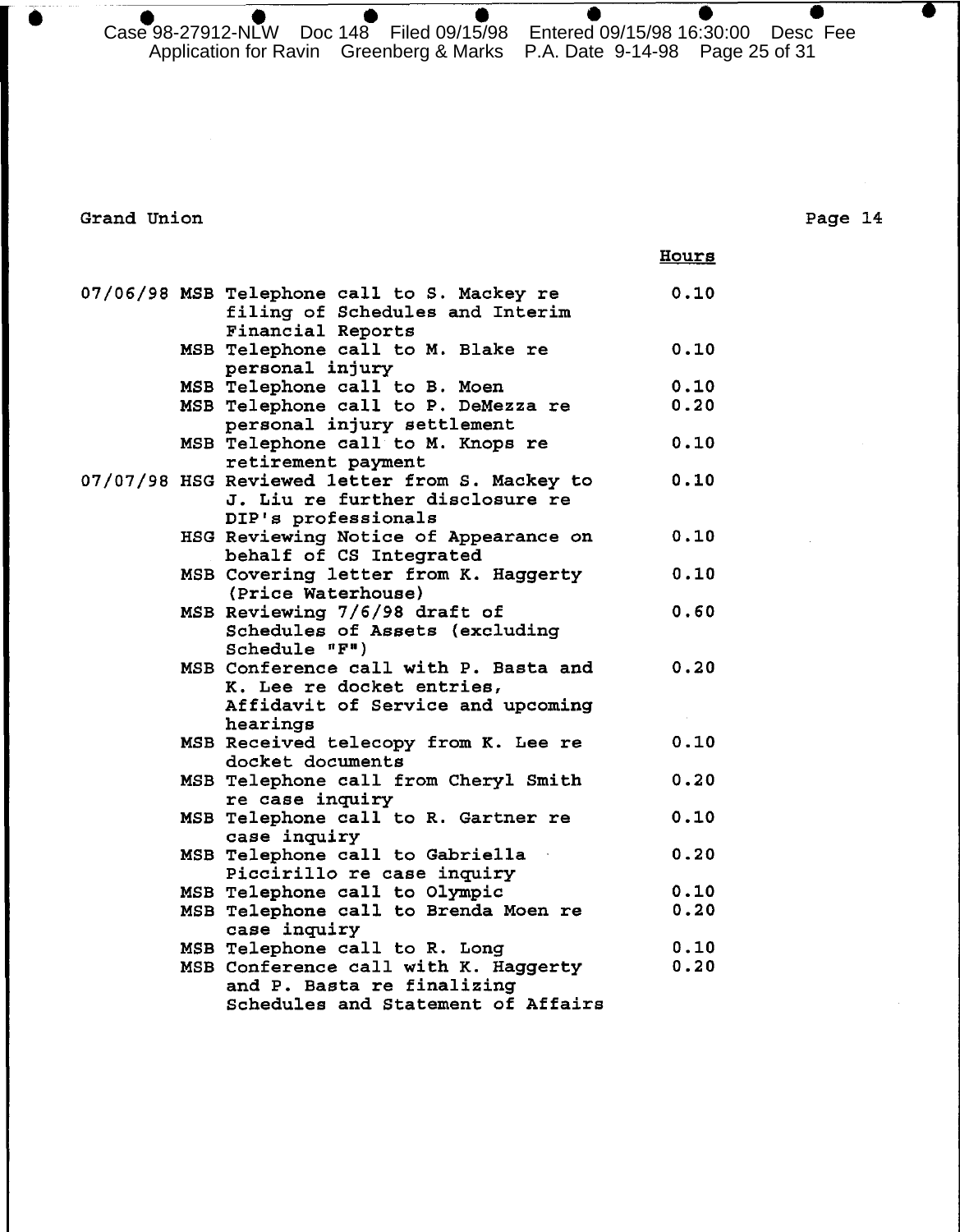$\bullet$  $\bullet$  $\bullet$  $\bullet$  $\bullet$  $\bullet$ Case 98-27912-NLW Doc 148 Filed 09/15/98 Entered 09/15/98 16:30:00 Desc Fee Application for Ravin Greenberg & Marks P.A. Date 9-14-98 Page 26 of 31

## Grand Union

 $\bullet$ 

#### Page 15

 $\bullet$ 

|  |                                                                                                             | Hours |
|--|-------------------------------------------------------------------------------------------------------------|-------|
|  | 07/07/98 MSB Received telecopy from K. Haggerty<br>re cover sheets to schedules                             | 0.10  |
|  | MSB Telephone call to K. Haggerty re<br>changes to cover sheet and<br>Statement of Affairs                  | 0.20  |
|  | 07/08/98 HSG Covering letter from A. Mirsky to<br>Clerk                                                     | 0.10  |
|  | HSG Reviewing Application and proposed<br>Order granting admission Pro Hac<br>Vice                          | 0.20  |
|  | HSG Telephone call from MSB re status<br>and 7/9/98 DIP financing hearing<br>before Judge Winfield          | 0.20  |
|  | MSB Telephone call to HSG re status<br>and 7/9/98 DIP financing hearing<br>before Judge Winfield            | 0.20  |
|  | MSB Reviewing draft Schedules and<br>Statement of Affairs                                                   | 1.10  |
|  | MSB Review docket on PACER and<br>downloaded same to compare with<br>file and K. Lee letter                 | 0.30  |
|  | MSB File review to respond to K. Lee<br>letter                                                              | 0.40  |
|  | MSB Telephone call to K. Lee re<br>documents related to letter                                              | 0.20  |
|  | MSB Telephone calls from K. Haggerty<br>re arrangements to obtain<br>Schedules and sending footnote<br>page | 0.20  |
|  | MSB Telephone call from P. Basta re<br>copying Schedules and DIP hearing                                    | 0.20  |
|  | MSB File review in preparation for DIP<br>hearing                                                           | 0.40  |
|  | MSB Telephone call from A. Waters re<br>check and contacting Grand Union<br>directly                        | 0.20  |
|  | MSB Telephone call from A. Morejan re<br>questions regarding filing and<br>personal injury suit             | 0.20  |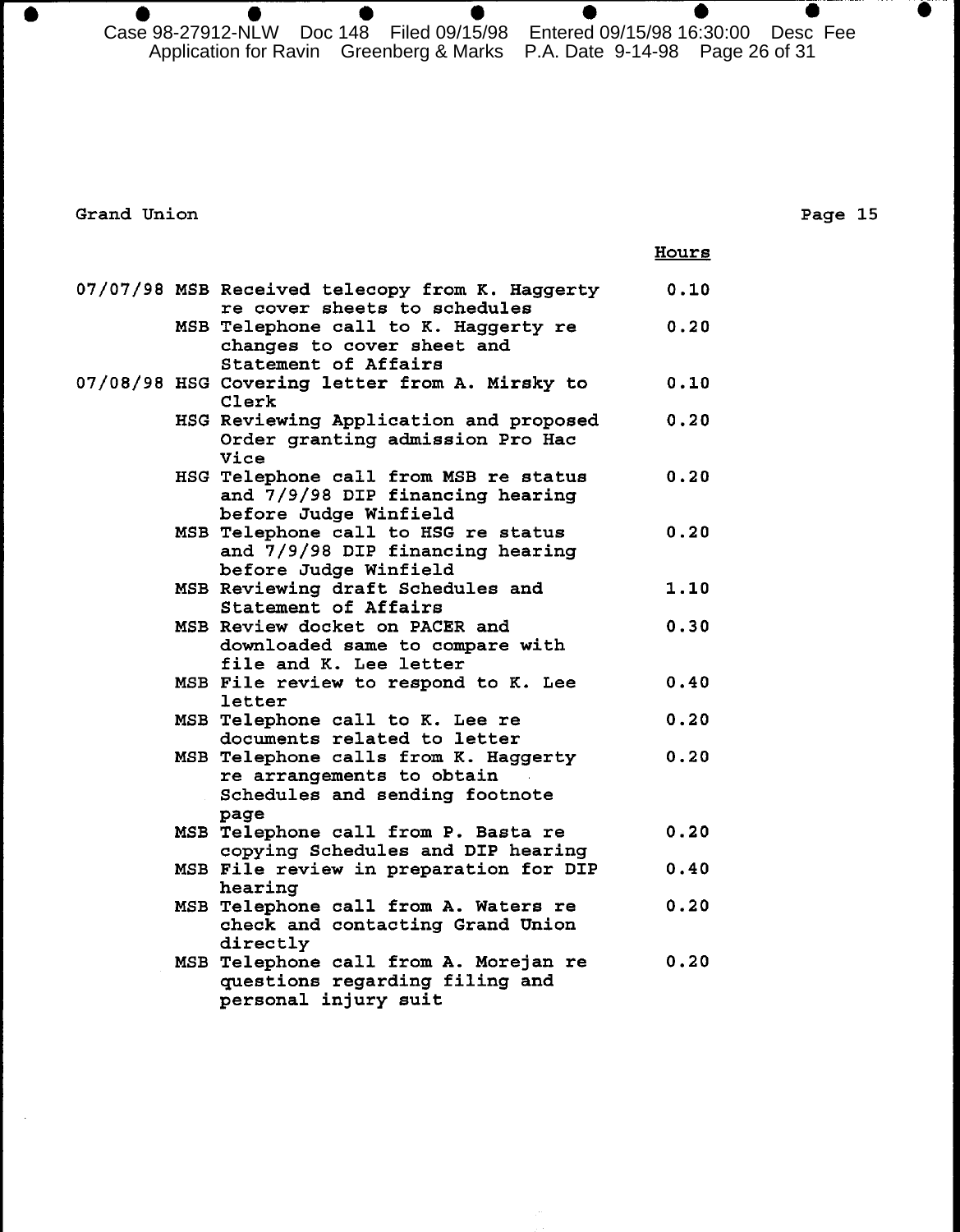$\bullet$  $\bullet$  $\bullet$  $\bullet$ Case 98-27912-NLW Doc 148 Filed 09/15/98 Entered 09/15/98 16:30:00 Desc Fee Application for Ravin Greenberg & Marks P.A. Date 9-14-98 Page 27 of 31

D

Grand Union

 $\bullet$ 

## Page 16

●

|  |                                               | Hours |
|--|-----------------------------------------------|-------|
|  | 07/08/98 MSB Telephone call from R. Schiebech | 0.10  |
|  | re payment of pension                         |       |
|  | MSB Telephone call from J. Kidd re            | 0.20  |
|  | payment to Atlanta Gas Light and              |       |
|  | requesting copy of utility Order              |       |
|  | MSB Telephone call to R. Long                 | 0.10  |
|  | MSB Telephone call from Palonbit re           | 0.10  |
|  | pension payment                               |       |
|  | MSB Telephone call from B. Moen re            | 0.10  |
|  | case inquiry                                  |       |
|  | MSB Telephone call from G. Sarlo re           | 0.20  |
|  | case inquiry and personal injury              |       |
|  | lawsuit                                       |       |
|  | MSB Telephone call from Stacey (Lab           | 0.20  |
|  | Safety) re case inquiry                       |       |
|  | MSB Telephone call to J. Maloney              | 0.10  |
|  | MSB Telephone call to J. LeAir                | 0.10  |
|  | MSB Telephone call from E. Maroge,            | 0.10  |
|  | Esq. re package received by                   |       |
|  | daughter                                      |       |
|  | MSB Telephone call from J. O'Neill re         | 0.10  |
|  | case inquiry                                  |       |
|  | MSB Telephone call from Mr. Tragno re         | 0.10  |
|  | case and pension payment                      |       |
|  | MSB Telephone call from P. Tornetta,          | 0.20  |
|  | Esq. re Town of Wyckoff and                   |       |
|  |                                               |       |
|  | receipt of documents                          | 0.10  |
|  | MSB Telephone call from W. Hester re          |       |
|  | pension payment                               |       |
|  | MSB Covering letter to Dept. of               | 0.10  |
|  | Treasury, IRS, enclosing copy of              |       |
|  | Plan and Disclosure Statement                 |       |
|  | 07/09/98 HSG Reviewed letter from Burt Lerner | 0.20  |
|  | to G. Smith re objection to                   |       |
|  | confirmation of Plan                          |       |
|  | MSB Reviewing Proof of Claim re John          | 0.10  |
|  | Middleton, Inc.                               |       |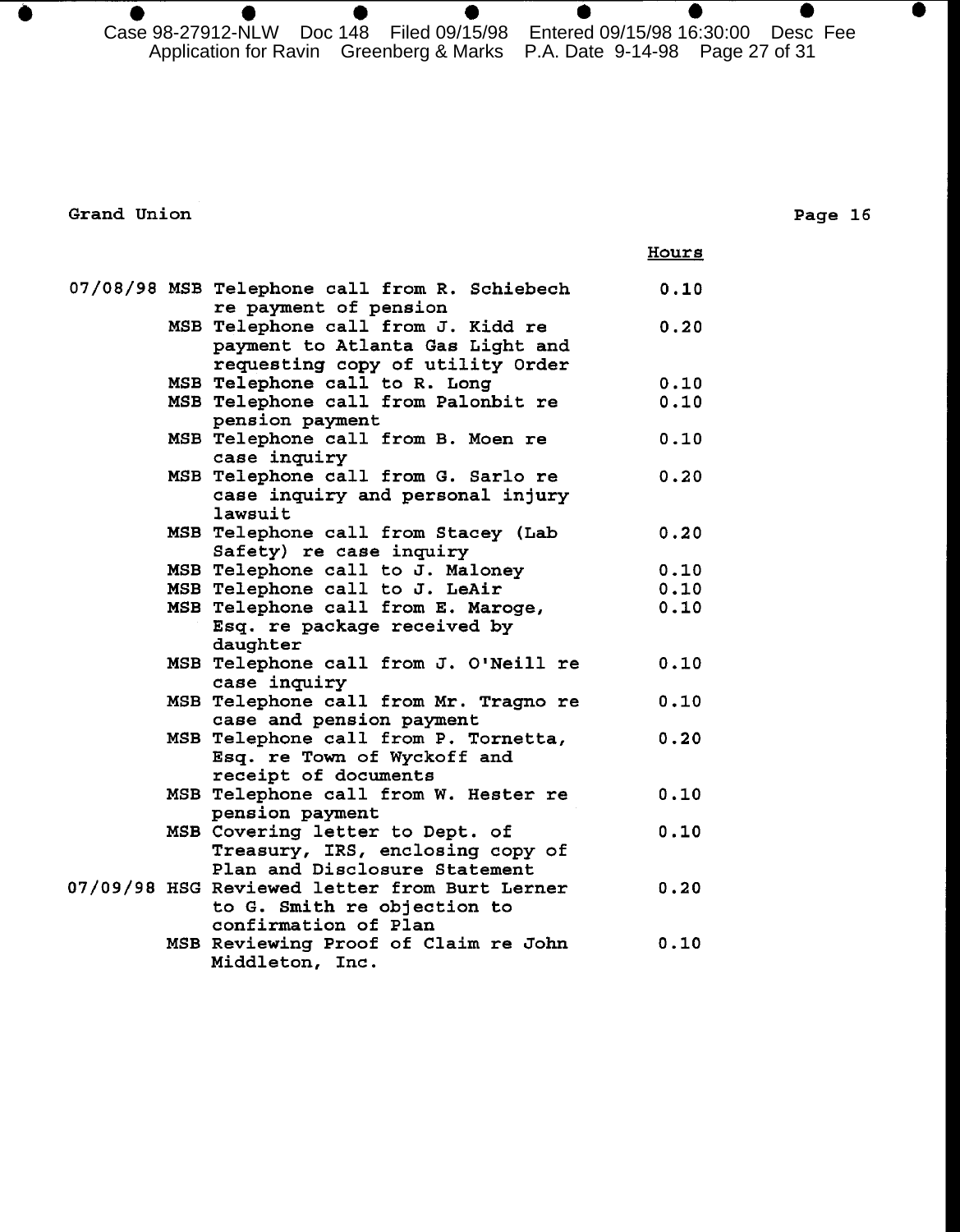Case 98-27912-NLW Doc 148 Filed 09/15/98 Entered 09/15/98 16:30:00 Desc Fee Application for Ravin Greenberg & Marks P.A. Date 9-14-98 Page 28 of 31

## Grand Union

|  |                                                                                                                                     | <b>Hours</b> |
|--|-------------------------------------------------------------------------------------------------------------------------------------|--------------|
|  | 07/09/98 MSB Reviewing Request for Notice re<br>Howard C. Buccham                                                                   | 0.10         |
|  | MSB Telephone call from F. Vydra,<br>Novus Credit Services, re Court<br>approval of Agreement                                       | 0.10         |
|  | MSB Preparation of Schedules and<br>Statement of Affairs for filing                                                                 | 0.20         |
|  | MSB Travel time to/from Bankruptcy<br>Court/Newark                                                                                  | 1.00         |
|  | MSB Filed Schedules and Statement of<br>Affairs with Clerk                                                                          | 0.20         |
|  | MSB Attendance at DIP financing<br>hearing                                                                                          | 0.60         |
|  | MSB Conference with Clerk, J. Liu and<br>M. Glasband to obtain conformed<br>Order and certified docket                              | 0.20         |
|  | MSB Telephone call to M. Glasband to<br>confirm receipt of all documents                                                            | 0.10         |
|  | MSB Covering letter to P. Basta<br>enclosing copy of Schedules and<br>Statement of Affairs                                          | 0.10         |
|  | MSB Covering letter to G. Smith<br>enclosing copy of Schedules and<br>Statement of Affairs                                          | 0.10         |
|  | MSB Covering letter to K. Haggerty<br>enclosing copy of Schedules and<br>Statement of Affairs                                       | 0.10         |
|  | 07/10/98 HSG Covering letter from J. Woolsey to<br>Judge Winfield re Mr. & Mrs.<br>Ferriere having no objection to<br>proposed Plan | 0.10         |
|  | HSG Reviewing Stipulation and Order re<br>Cynthia and Nicholas Ferriere                                                             | 0.10         |
|  | HSG Covering letter from D. Dixon to<br>Clerk                                                                                       | 0.10         |
|  | HSG Reviewing Proof of Claim of<br>Borough of Lincoln Park                                                                          | 0.10         |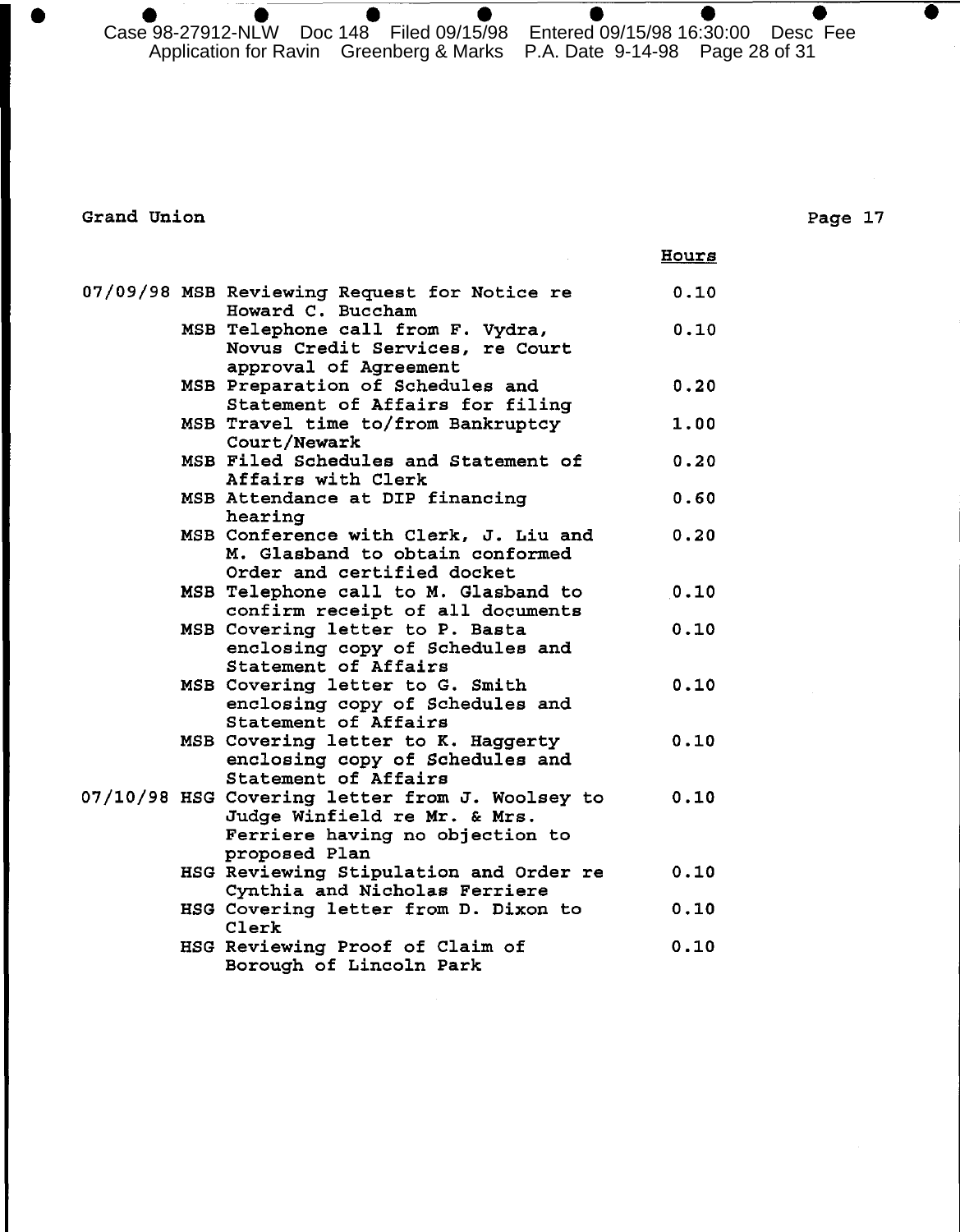Case 98-27912-NLW Doc 148 Filed 09/15/98 Entered 09/15/98 16:30:00 Desc Fee Application for Ravin Greenberg & Marks P.A. Date 9-14-98 Page 29 of 31

0

Grand Union

 $\bullet$ 

 $\bullet$ 

|  |                                                                                                                               | Hours |
|--|-------------------------------------------------------------------------------------------------------------------------------|-------|
|  | 07/10/98 HSG Covering letter from C. Gruen to<br>Clerk                                                                        | 0.10  |
|  | HSG Reviewing Notice of Appearance on<br>behalf of Finova Capital                                                             | 0.10  |
|  | HSG Reviewing Proof of Claim with<br>statement of arrears due creditor<br>on behalf of Finova (with<br>Exhibits)              | 0.20  |
|  | HSG Telephone call to MSB re 7/9/98<br>DIP financing hearing and<br>miscellaneous other matters                               | 0.20  |
|  | MSB Telephone call from HSG re 7/9/98<br>DIP financing hearing and<br>miscellaneous other matters                             | 0.20  |
|  | MSB Telephone call from K. Lee re<br>forwarding Affidavit of service<br>prepared by Altman Group                              | 0.20  |
|  | MSB Telephone call from D. Rocano re<br>filing of Affidavit of Service and<br>forwarding same                                 | 0.20  |
|  | MSB Telephone call from R. Malone re<br>Shanley Fisher representing Debtor<br>in personal injury cases and<br>retention Order | 0.20  |
|  | MSB Covering letter to Atlantic Gas &<br>Light enclosing Order re utility<br>companies                                        | 0.10  |
|  | 07/11/98 HSG Sat. Preliminary review of 4 bound<br>volumes containing multiple<br>exhibits                                    | 1.20  |
|  | 07/13/98 HSG Covering letter from R. DelTufo to<br>Clerk                                                                      | 0.10  |
|  | HSG Reviewing Notice of Appearance and<br>Request for Documentation on<br>behalf of Bankers Trust                             | 0.10  |
|  | HSG Covering letter from P. Fugee to<br>Clerk                                                                                 | 0.10  |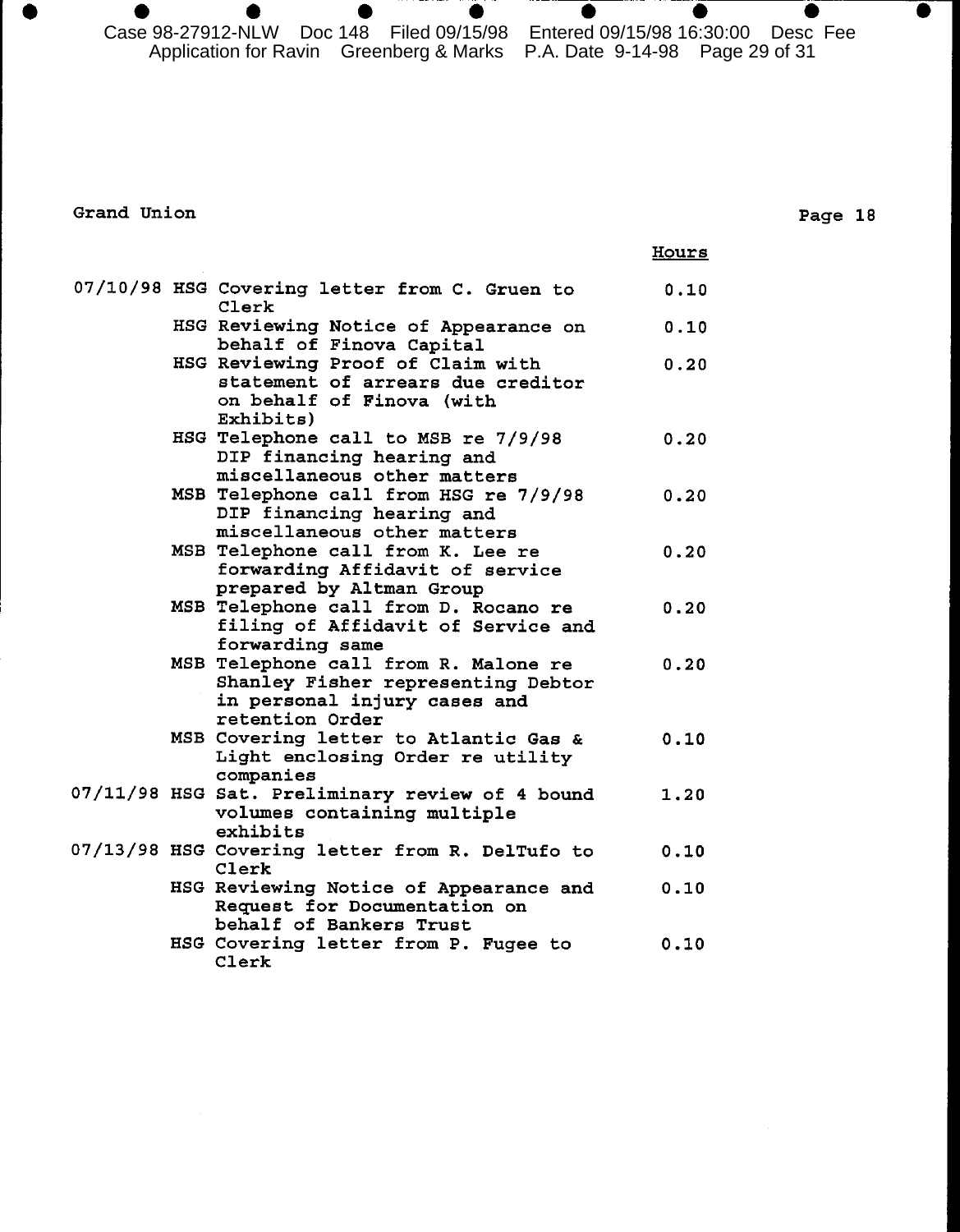$\bullet$ Case 98-27912-NLW Doc 148 Filed 09/15/98 Entered 09/15/98 16:30:00 Desc Fee Application for Ravin Greenberg & Marks P.A. Date 9-14-98 Page 30 of 31

Grand Union

|  |                                                                                                                                       | Hours |
|--|---------------------------------------------------------------------------------------------------------------------------------------|-------|
|  | 07/13/98 HSG Reviewing Notice of Appearance on<br>behalf of Somerset County Shopping<br>Center and Federal Realty<br>Investment Trust | 0.10  |
|  | HSG Reviewing Notice of Appearance on<br>behalf of TN Commissioner of<br>Revenue                                                      | 0.10  |
|  | HSG Reviewed letter from R. Evens (NY<br>Dept. of Taxation) re requirements<br>for payment of tax liabilities                         | 0.10  |
|  | HSG Reviewing Request for Special<br>Notice on behalf of Peter A.<br>Chapman                                                          | 0.10  |
|  | HSG Reviewing Request for Service on<br>behalf of Christopher Beard, Esq.                                                             | 0.10  |
|  | HSG Telephone call from Jeffrey<br>Rothbard, Esq. re Chapter 11<br>filing/status and Plan impact on<br>Landlords                      | 0.20  |
|  | HSG Telephone call to G. Smith re<br>status and 7/20/98 Sec. 341<br>Meeting                                                           | 0.20  |
|  | HSG Telephone call from Leonard Weiss,<br>Esq. re Chapter 11 filing/status<br>and impact on personal injury<br>claim, etc.            | 0.20  |
|  | HSG Conference with MSB re creditor<br>inquiries and general status                                                                   | 0.20  |
|  | MSB Conference with HSG re creditor<br>inquiries and general status                                                                   | 0.20  |
|  | MSB Reviewed letter from Todd Brents,<br>Frito-Lay, re return of goods<br>delivered within 10 days prior to<br>the Petition date      | 0.20  |
|  | MSB Telephone call from R. Branhan (CT<br>Natural Gas) re case inquiry re<br>utilities                                                | 0.20  |